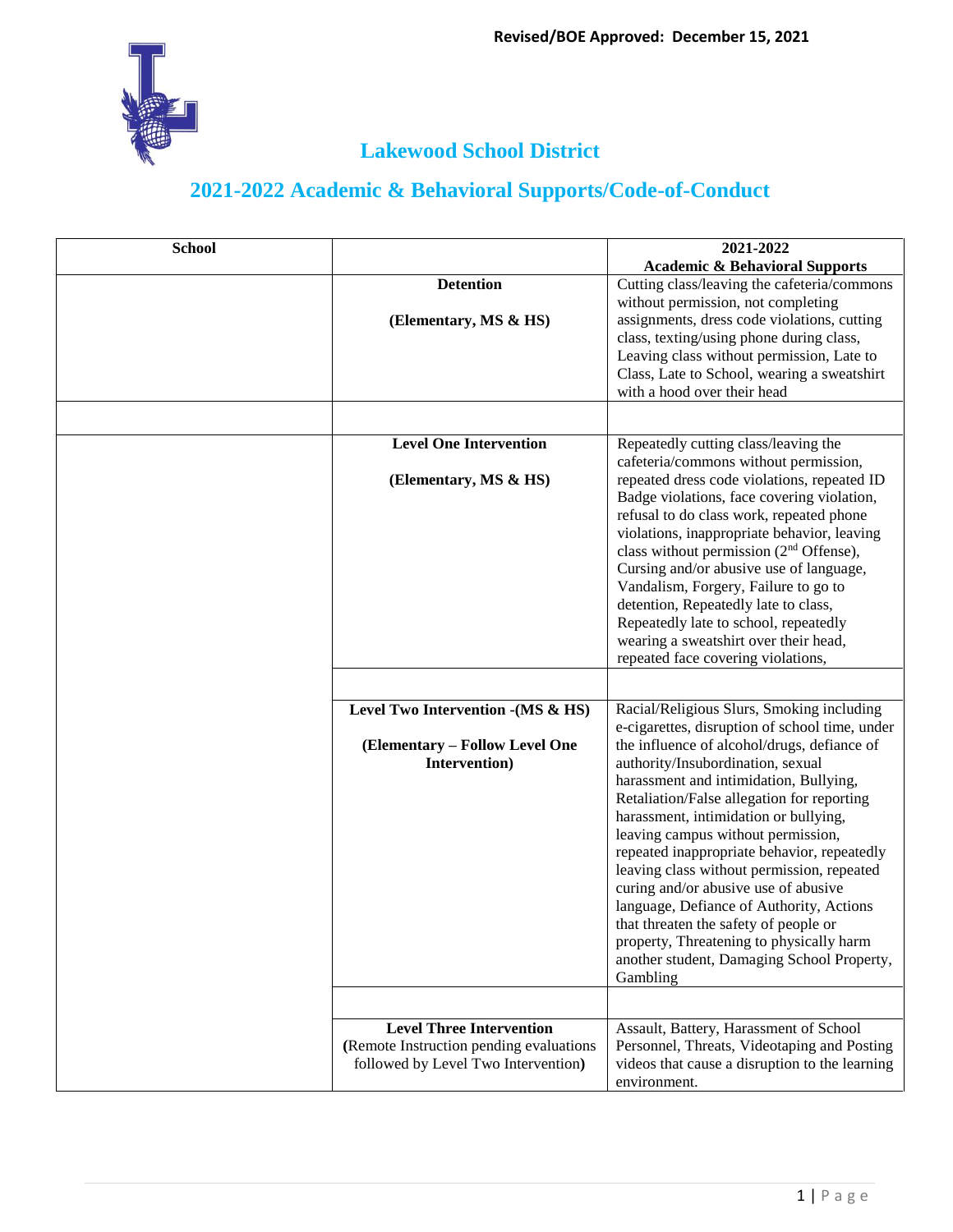

| <b>Violation</b>                      | Consequence                                   |    | What needs to be done?                                                      |
|---------------------------------------|-----------------------------------------------|----|-----------------------------------------------------------------------------|
| Actions that jeopardize the safety of | <b>MS &amp; HS</b>                            | 1. | Superintendent's Incident Report                                            |
| people or property before, during or  | 3-days of Level Two, Intervention             | 2. | Notify Superintendent and Director of                                       |
| after school                          |                                               |    | Security.                                                                   |
|                                       | <b>Elementary School</b>                      | 3. | Police Report if warranted.                                                 |
|                                       | 3-days of Level One, Intervention             | 4. | Enter a <b>detailed description</b> of the                                  |
|                                       |                                               |    | incident in Realtime under Notes and                                        |
|                                       | *Consistent Repeat Offenders must be          |    | <b>Discipline.</b> INCLUDE: the consequence                                 |
|                                       | brought to the Intervention Team, as to       |    | the student received.                                                       |
|                                       | seek additional guidance and supports.        | 5. | If video was utilized, it must be saved, as it                              |
|                                       |                                               |    | is now part of the student's record. In the                                 |
|                                       | <b>Intervention Team:</b>                     |    | NOTES section, a link to the video must                                     |
|                                       | Michelle DiPietro                             |    | be included. The link must be made                                          |
|                                       | Devorie Stareshefsky                          |    | Public for all to view (no restriction or                                   |
|                                       | Adina Weisz                                   |    | access needed.)                                                             |
|                                       | Oscar Orellana                                | 6. | The Principal and Director of Security                                      |
|                                       | Malka Stein                                   |    | must keep a spreadsheet of all videos                                       |
|                                       | <b>Building Principal</b>                     |    | requested, as they are now student records                                  |
|                                       | Case Manager, if applicable                   |    |                                                                             |
| Arson                                 | <u>MS &amp; HS</u>                            | 1. | Superintendent's Incident Report                                            |
|                                       | Remote Instruction pending <i>In-Person</i>   | 2. | Notify Superintendent and Director of                                       |
|                                       | <b>Fitness for Duty Exam to Return to</b>     |    | Security.                                                                   |
|                                       | School, which is processed through the        | 3. | Police Report must be obtained.                                             |
|                                       | Superintendent's Office, followed by 3-       | 4. | Enter a <b>detailed description</b> of the                                  |
|                                       | days of Level Two, Intervention               |    | incident in Realtime under Notes and                                        |
|                                       |                                               |    | Discipline. INCLUDE: the consequence                                        |
|                                       | <b>Elementary School</b>                      |    | the student received.                                                       |
|                                       | Remote Instruction pending Fitness for        | 5. | If video was utilized, it must be saved, as it                              |
|                                       | Duty Exam to Return to School, followed       |    | is now part of the student's record. In the                                 |
|                                       | by 3-days of Level One, Intervention          |    | NOTES section, a link to the video must                                     |
|                                       |                                               |    | be included. The link must be made                                          |
|                                       |                                               |    | Public for all to view (no restriction or                                   |
|                                       | <b>Automatic Superintendent's</b><br>Hearing. |    | access needed.)                                                             |
|                                       |                                               | 6. | The Principal and Director of Security                                      |
|                                       |                                               |    | must keep a spreadsheet of all videos<br>requested, as they are now student |
|                                       | * Consistent Repeat Offenders must be         |    | records                                                                     |
|                                       | brought to the Intervention Team, as to       | 7. | Superintendent's Hearing                                                    |
|                                       | seek additional guidance and supports.        |    |                                                                             |
|                                       |                                               |    |                                                                             |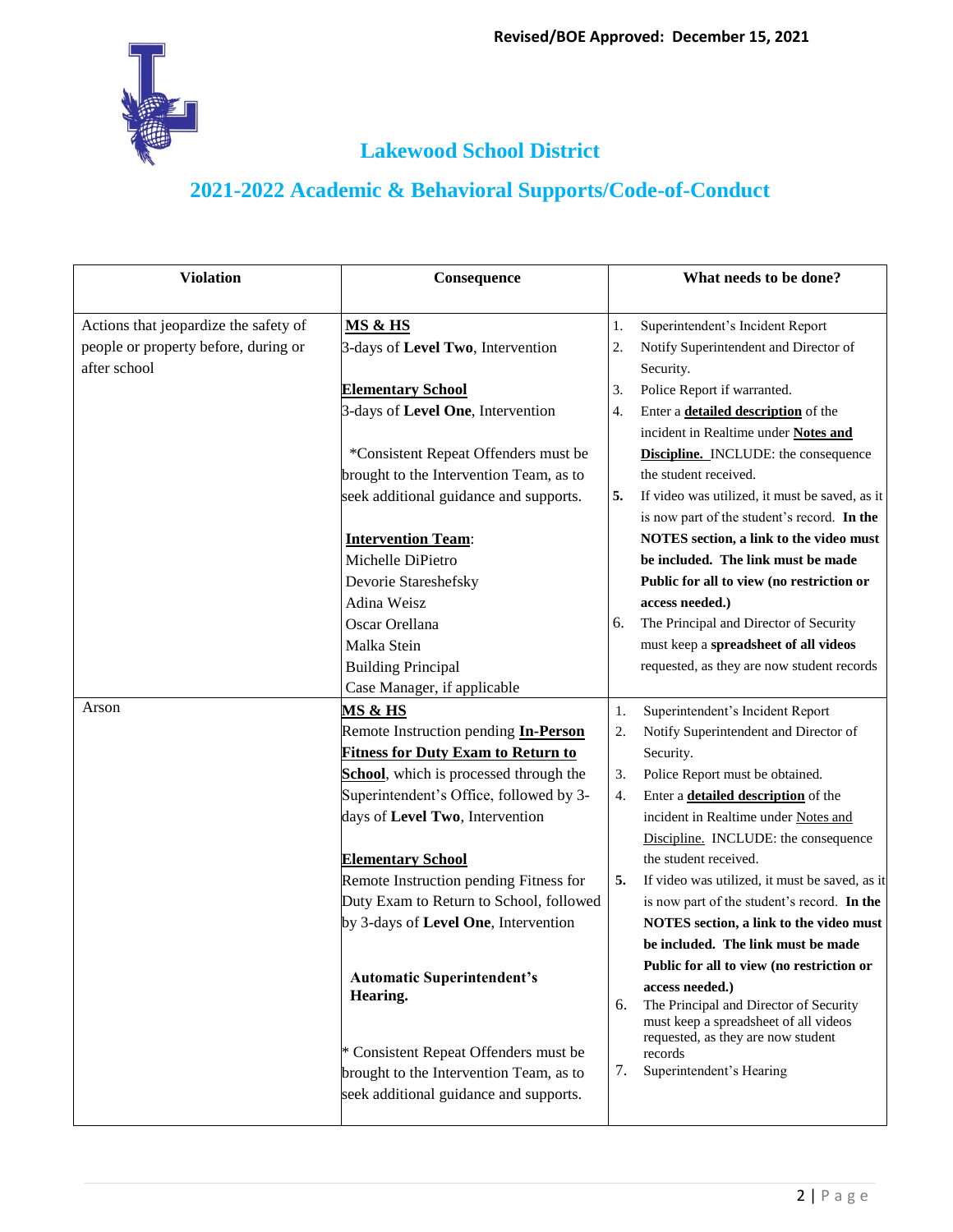

|         | <b>Intervention Team:</b>                   |    |                                                |
|---------|---------------------------------------------|----|------------------------------------------------|
|         | Michelle DiPietro                           |    |                                                |
|         | Devorie Stareshefsky                        |    |                                                |
|         | Adina Weisz                                 |    |                                                |
|         | Oscar Orellana                              |    |                                                |
|         | Malka Stein                                 |    |                                                |
|         | <b>Building Principal</b>                   |    |                                                |
|         | Case Manager, if applicable                 |    |                                                |
| Assault | <u>MS &amp; HS</u>                          | 1. | Superintendent's Incident Report               |
|         | Remote Instruction pending <b>In-Person</b> | 2. | Notify Superintendent and Director of          |
|         | <b>Fitness for Duty Exam to Return to</b>   |    | Security.                                      |
|         | School, which is processed through the      | 3. | Police Report must be obtained.                |
|         | Superintendent's Office, followed by 3-     | 4. | Enter a <b>detailed description</b> of the     |
|         |                                             |    |                                                |
|         | days of Level Two, Intervention             |    | incident in Realtime under Notes and           |
|         |                                             |    | <b>Discipline.</b> INCLUDE: the consequence    |
|         | <b>Elementary School</b>                    |    | the student received.                          |
|         | Remote Instruction pending <b>In-Person</b> | 5. | If video was utilized, it must be saved, as it |
|         | <b>Fitness for Duty Exam to Return to</b>   |    | is now part of the student's record. In the    |
|         | School, which is processed through the      |    | NOTES section, a link to the video must        |
|         | Superintendent's Office, followed by 3-     |    | be included. The link must be made             |
|         | days of Level One, Intervention             |    | Public for all to view (no restriction or      |
|         |                                             |    | access needed.)                                |
|         | <b>Automatic Superintendent's Hearing.</b>  | 6. | The Principal and Director of Security         |
|         |                                             |    | must keep a spreadsheet of all videos          |
|         |                                             |    | requested, as they are now student records     |
|         | * Consistent Repeat Offenders must be       | 7. | Superintendent's Hearing.                      |
|         | the Intervention Team, as to<br>brought to  |    |                                                |
|         | seek additional guidance and supports.      |    |                                                |
|         |                                             |    |                                                |
|         | <b>Intervention Team:</b>                   |    |                                                |
|         | Michelle DiPietro                           |    |                                                |
|         | Devorie Stareshefsky                        |    |                                                |
|         | Adina Weisz                                 |    |                                                |
|         | Oscar Orellana                              |    |                                                |
|         | Malka Stein                                 |    |                                                |
|         | <b>Building Principal</b>                   |    |                                                |
|         | Case Manager, if applicable                 |    |                                                |
|         |                                             |    |                                                |
|         |                                             |    |                                                |
|         |                                             |    |                                                |
|         |                                             |    |                                                |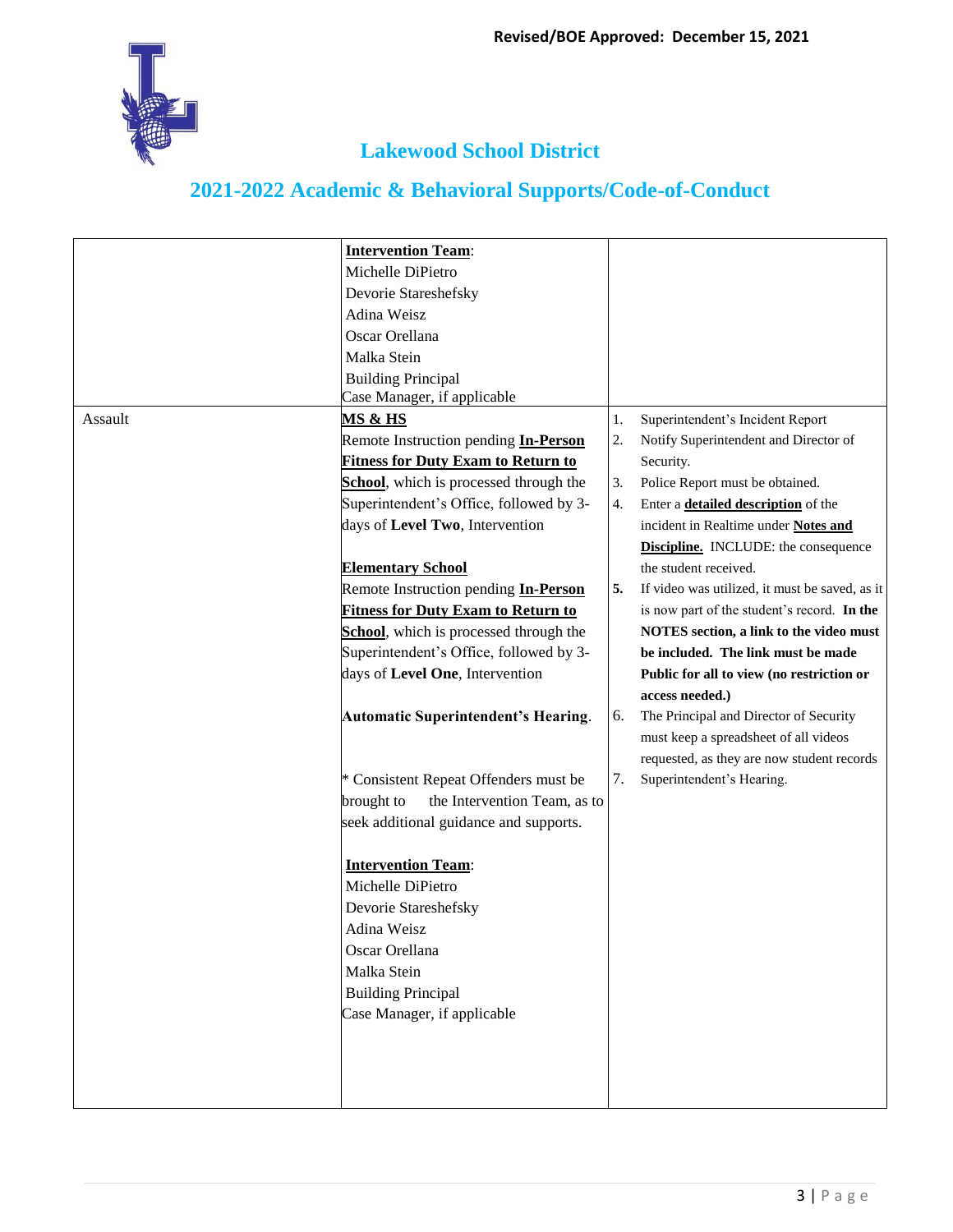| Assault, Battery, Harassment | <u>MS &amp; HS</u>                          | 1. | Superintendent's Incident Report               |
|------------------------------|---------------------------------------------|----|------------------------------------------------|
| of School Personnel          | Remote Instruction pending <b>In-Person</b> | 2. | Notify Superintendent and Director of          |
|                              | <b>Fitness for Duty Exam to Return to</b>   |    | Security.                                      |
|                              | School, which is processed through the      | 3. | Police Report must be obtained.                |
|                              | Superintendent's Office, followed by 5-     | 4. | Enter a <b>detailed description</b> of the     |
|                              | days of Level Two, Intervention             |    | incident in Realtime under Notes and           |
|                              |                                             |    | <b>Discipline.</b> INCLUDE: the consequence    |
|                              |                                             |    | the student received.                          |
|                              |                                             | 5. | If video was utilized, it must be saved, as it |
|                              |                                             |    | is now part of the student's record. In the    |
|                              | <b>Elementary School</b>                    |    | NOTES section, a link to the video must        |
|                              | Remote Instruction pending <i>In-Person</i> |    | be included. The link must be made             |
|                              |                                             |    |                                                |
|                              | <b>Fitness for Duty Exam to Return to</b>   |    | Public for all to view (no restriction or      |
|                              | School, which is processed through the      |    | access needed.)                                |
|                              | Superintendent's Office, followed by 5-     | 6. | The Principal and Director of Security         |
|                              | days of Level One, Intervention             |    | must keep a spreadsheet of all videos          |
|                              |                                             |    | requested, as they are now student records     |
|                              | <b>Automatic Superintendent's</b>           | 7. | Superintendent's Hearing                       |
|                              | Hearing.                                    |    |                                                |
|                              |                                             |    |                                                |
|                              | * Consistent Repeat Offenders must be       |    |                                                |
|                              | the Intervention Team, as to<br>brought to  |    |                                                |
|                              | seek additional guidance and supports.      |    |                                                |
|                              |                                             |    |                                                |
|                              | <b>Intervention Team:</b>                   |    |                                                |
|                              | Michelle DiPietro                           |    |                                                |
|                              | Devorie Stareshefsky                        |    |                                                |
|                              | Adina Weisz                                 |    |                                                |
|                              | Oscar Orellana                              |    |                                                |
|                              | Malka Stein                                 |    |                                                |
|                              | <b>Building Principal</b>                   |    |                                                |
|                              | Case Manager, if applicable                 |    |                                                |
| Being under the influence of | <u>MS &amp; HS</u>                          | 1. | Superintendent's Incident Report               |
| an illegal substance,        | 3-days of Level Two, Intervention           | 2. | Notify Superintendent and Director of          |
| including alcohol/           |                                             |    | Security.                                      |
| Possession of an illegal     | <b>Elementary School</b>                    | 3. | Student must receive a drug/alcohol            |
| substance                    | 3-days of Level One, Intervention           |    | screening from Nurse.                          |
|                              |                                             | 4. | Student must be sent for drug testing.         |
|                              | Student will be referred to the Guidance    | 5. | Police Report must be obtained if in           |
|                              | Team for assessment, monitoring and         |    | possession of drugs.                           |
|                              |                                             |    |                                                |
|                              | appropriate supports.                       | 6. | Enter a <b>detailed description</b> of the     |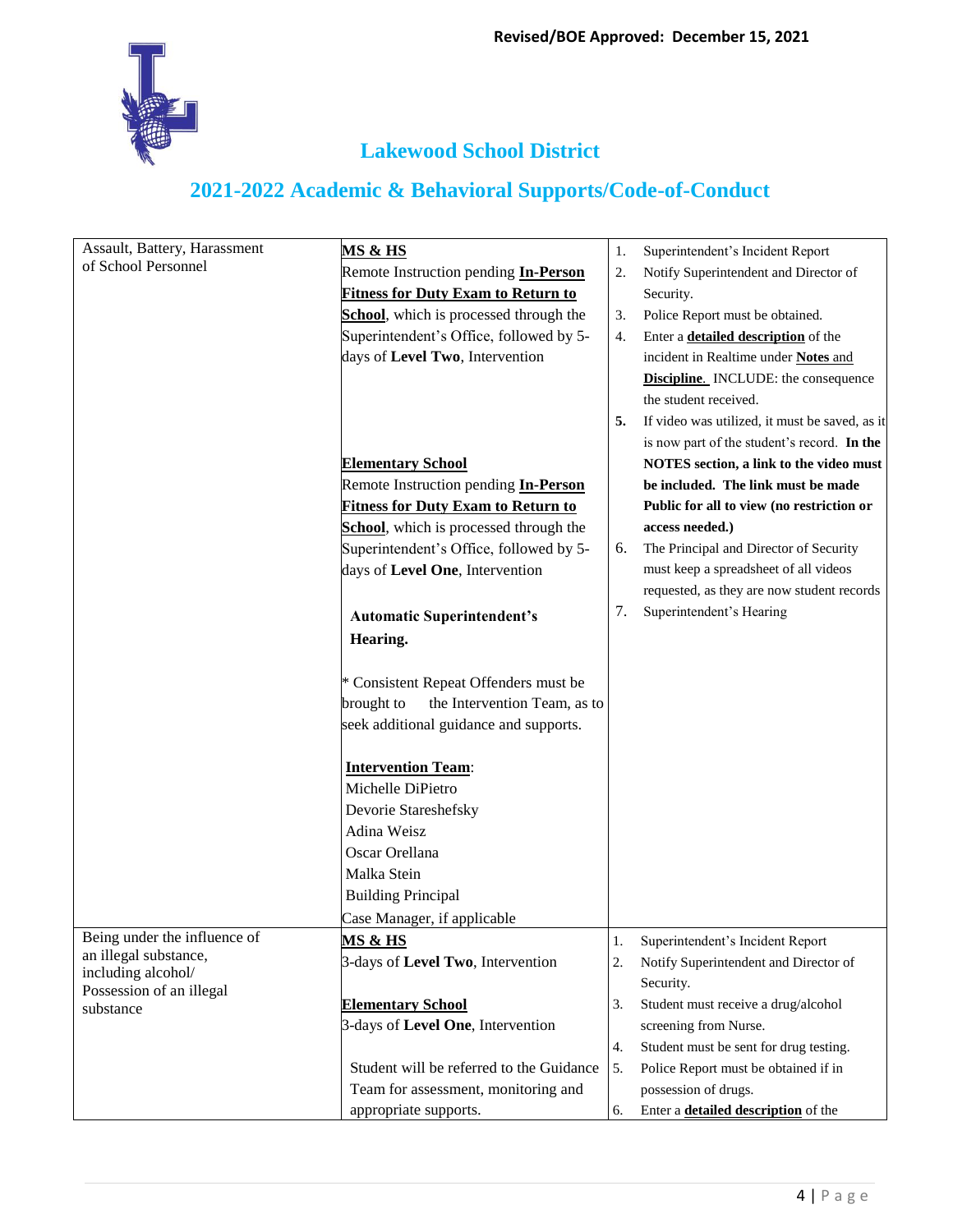

|                              | As per Board Policy, student will be sent<br>for a drug test, which must be conducted<br>within 24 hours.<br>Students will follow their academic<br>schedule.<br>Students who receive services, as<br>٠<br>per their IEP, will continue to<br>receive services.<br>MS students will receive counseling<br>٠<br>one day a week after school, for<br>eight (8) weeks.<br>* Consistent Repeat Offenders must be<br>brought to the Intervention Team, as to<br>seek additional guidance and supports.<br><b>Intervention Team:</b><br>Michelle DiPietro<br>Devorie Stareshefsky<br>Adina Weisz<br>Oscar Orellana<br>Malka Stein<br><b>Building Principal</b><br>Case Manager, if applicable | 7.<br>8.<br>9.       | incident in Realtime under Notes and<br><b>Discipline.</b> INCLUDE: the consequence<br>the student received.<br>If video was utilized, it must be saved, as it<br>is now part of the student's record. In the<br>NOTES section, a link to the video must<br>be included. The link must be made<br>Public for all to view (no restriction or<br>access needed.)<br>The Principal and Director of Security<br>must keep a spreadsheet of all videos<br>requested, as they are now student records<br>Copies of all student drug/alcohol tests<br>must be maintained by the School Nurse,<br>Principal and Superintendent. |
|------------------------------|-----------------------------------------------------------------------------------------------------------------------------------------------------------------------------------------------------------------------------------------------------------------------------------------------------------------------------------------------------------------------------------------------------------------------------------------------------------------------------------------------------------------------------------------------------------------------------------------------------------------------------------------------------------------------------------------|----------------------|-------------------------------------------------------------------------------------------------------------------------------------------------------------------------------------------------------------------------------------------------------------------------------------------------------------------------------------------------------------------------------------------------------------------------------------------------------------------------------------------------------------------------------------------------------------------------------------------------------------------------|
| Cheating/Academic Dishonesty | Automatic failure of the test in question<br>and after school detention<br>* Consistent Repeat Offenders must be<br>brought to the Intervention Team, as to<br>seek additional guidance and supports.<br><b>Intervention Team:</b><br>Michelle DiPietro<br>Devorie Stareshefsky<br>Adina Weisz<br>Oscar Orellana<br>Malka Stein<br><b>Building Principal</b><br>Case Manager, if applicable                                                                                                                                                                                                                                                                                             | 1.<br>2.<br>3.<br>4. | Enter a <b>detailed description</b> of the<br>incident in Realtime under Notes and<br><b>Discipline.</b> INCLUDE: the consequence<br>the student received.<br>Parent/guardian notification.<br>If video was utilized, it must be saved, as it<br>is now part of the student's record. In the<br>NOTES section, a link to the video must<br>be included. The link must be made<br>Public for all to view (no restriction or<br>access needed.)<br>The Principal and Director of Security<br>must keep a spreadsheet of all videos<br>requested, as they are now student records                                          |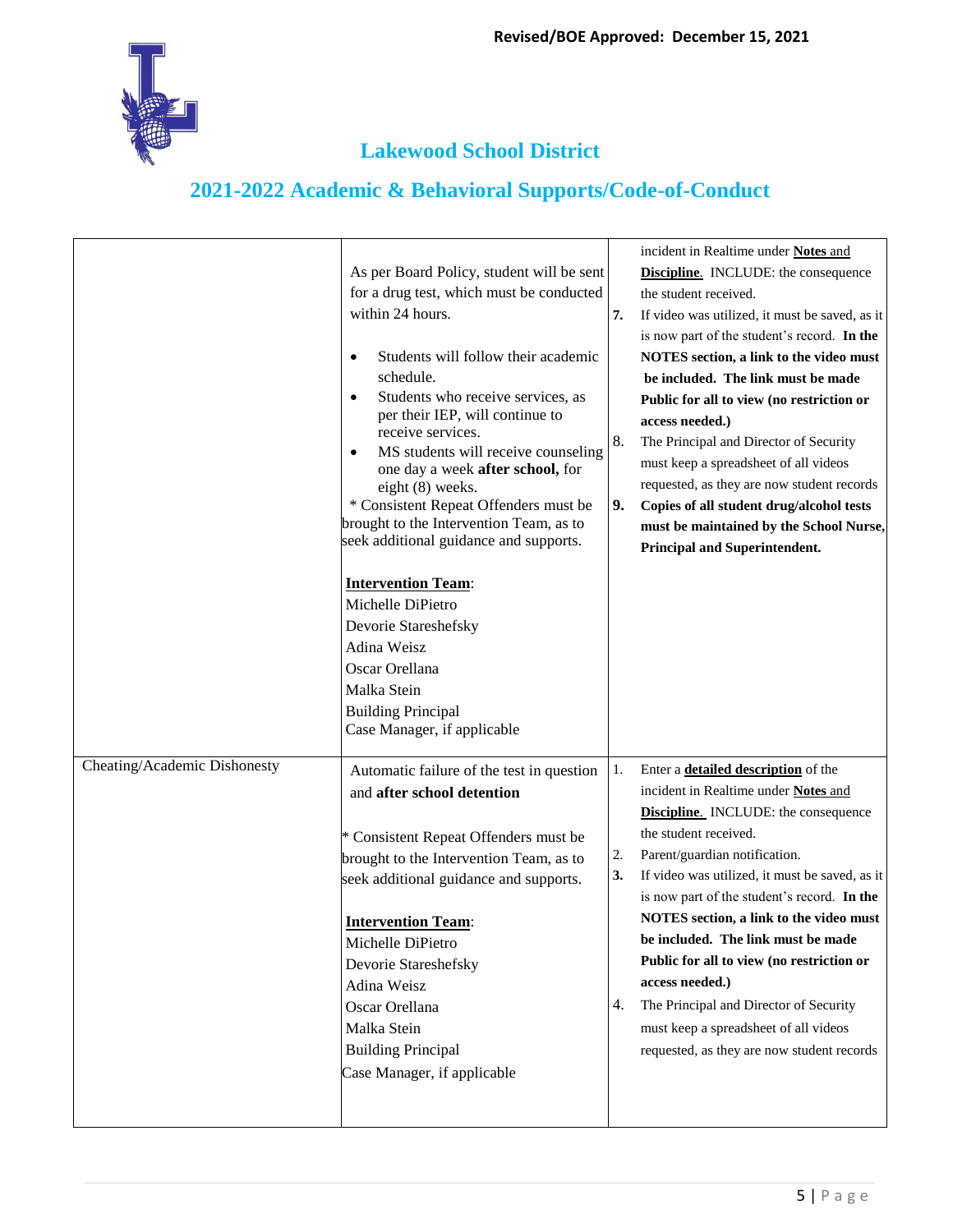

| Cutting Class/Leaving the<br>Cafeteria/Commons without permission | First Offense – Detention<br>Second Offense - Level One<br>Intervention<br>Repeated Offenses - Level Two<br>Intervention (Elementary- Level One)                                                                                                                                                                                                                                                                                                          | 1.<br>2.<br>3.             | Enter a <b>detailed description</b> of the<br>incident in Realtime under Notes and<br><b>Discipline.</b> INCLUDE: the consequence<br>the student received.<br>Parent/guardian notification.<br>Guidance Counselor & Case Manager<br>Notified.                                                                                                                                                                                                                                                                                                                                                                                    |
|-------------------------------------------------------------------|-----------------------------------------------------------------------------------------------------------------------------------------------------------------------------------------------------------------------------------------------------------------------------------------------------------------------------------------------------------------------------------------------------------------------------------------------------------|----------------------------|----------------------------------------------------------------------------------------------------------------------------------------------------------------------------------------------------------------------------------------------------------------------------------------------------------------------------------------------------------------------------------------------------------------------------------------------------------------------------------------------------------------------------------------------------------------------------------------------------------------------------------|
|                                                                   | * Consistent Repeat Offenders must be<br>the Intervention Team, as to<br>brought to<br>seek additional guidance and supports.<br><b>Intervention Team:</b><br>Michelle DiPietro<br>Devorie Stareshefsky<br>Adina Weisz<br>Oscar Orellana<br>Malka Stein<br><b>Building Principal</b><br>Case Manager, if applicable                                                                                                                                       | 4.<br>5.                   | If video was utilized, it must be saved, as it<br>is now part of the student's record. In the<br>NOTES section, a link to the video must<br>be included. The link must be made<br>Public for all to view (no restriction or<br>access needed.)<br>The Principal and Director of Security<br>must keep a spreadsheet of all videos<br>requested, as they are now student records                                                                                                                                                                                                                                                  |
| Cursing/Use of Abusive Language                                   | First Offense $-2$ days of Level 1<br>Intervention<br>Repeated Offenses $-3$ days of Level 2<br>Intervention (Elementary - Level One)<br>* Consistent Repeat Offenders must be<br>brought to the Intervention Team, as to<br>seek additional guidance and supports.<br><b>Intervention Team:</b><br>Michelle DiPietro<br>Devorie Stareshefsky<br>Adina Weisz<br>Oscar Orellana<br>Malka Stein<br><b>Building Principal</b><br>Case Manager, if applicable | 1.<br>2.<br>3.<br>4.<br>5. | Enter a <b>detailed description</b> of the<br>incident in Realtime under <b>Notes</b> and<br>Discipline. INCLUDE: the consequence<br>the student received.<br>Parent/guardian notification.<br>Guidance Counselor & Case Manager<br>Notified.<br>If video was utilized, it must be saved, as it<br>is now part of the student's record. In the<br>NOTES section, a link to the video must<br>be included. The link must be made<br>Public for all to view (no restriction or<br>access needed.)<br>The Principal and Director of Security<br>must keep a spreadsheet of all videos<br>requested, as they are now student records |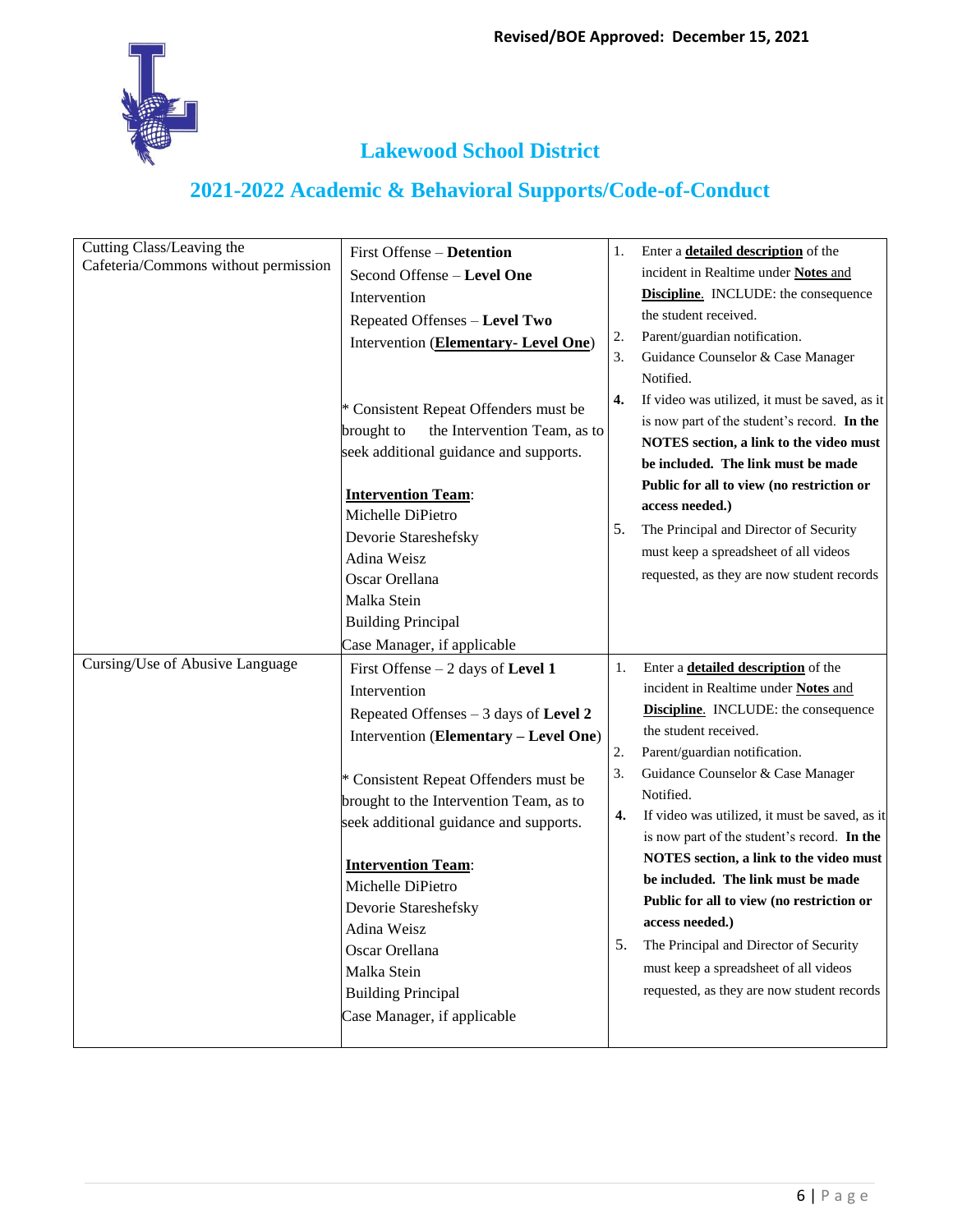

| Damaging school property              | MS & HS<br>3-days of Level Two Intervention<br>and cost of restoring property<br><b>Elementary School</b><br>3-days of Level One Intervention<br>and cost of restoring property<br>* Consistent Repeat Offenders must be<br>brought to the Intervention Team, as to seek<br>additional guidance and supports.<br><b>Intervention Team:</b><br>Michelle DiPietro<br>Devorie Stareshefsky<br>Adina Weisz<br>Oscar Orellana<br>Malka Stein | 1.<br>2.<br>3.<br>4.<br>5.<br>6. | Superintendent's Incident Report<br>Notify Superintendent and Director of Security.<br>Police Report may be obtained depending on<br>the damage.<br>Enter a <b>detailed description</b> of the incident in<br>Realtime under Notes and Discipline.<br>INCLUDE: the consequence the student<br>received.<br>If video was utilized, it must be saved, as it is<br>now part of the student's record. In the<br>NOTES section, a link to the video must be<br>included. The link must be made Public for<br>all to view (no restriction or access needed.)<br>The Principal and Director of<br>Security must keep a spreadsheet of<br>all videos requested, as they are now<br>student records |
|---------------------------------------|-----------------------------------------------------------------------------------------------------------------------------------------------------------------------------------------------------------------------------------------------------------------------------------------------------------------------------------------------------------------------------------------------------------------------------------------|----------------------------------|--------------------------------------------------------------------------------------------------------------------------------------------------------------------------------------------------------------------------------------------------------------------------------------------------------------------------------------------------------------------------------------------------------------------------------------------------------------------------------------------------------------------------------------------------------------------------------------------------------------------------------------------------------------------------------------------|
|                                       | <b>Building Principal</b><br>Case Manager, if applicable                                                                                                                                                                                                                                                                                                                                                                                |                                  |                                                                                                                                                                                                                                                                                                                                                                                                                                                                                                                                                                                                                                                                                            |
| Lost/Missing Textbooks/Library Books  | Responsible for the cost of replacing the<br>book                                                                                                                                                                                                                                                                                                                                                                                       | 1.<br>2.                         | Enter a <b>detailed description</b> of the incident in<br>Realtime under Notes and Discipline.<br>INCLUDE: the consequence the student<br>received.<br>Parent/guardian notification.                                                                                                                                                                                                                                                                                                                                                                                                                                                                                                       |
| Defiance of Authority/Insubordination | <b>MS &amp; HS</b><br>2 days of Level Two Intervention<br><b>Elementary School</b><br>2 days of Level One Intervention<br>Students will follow their academic<br>schedule.<br>Students who receive services, as per<br>their IEP, will continue to receive<br>services.                                                                                                                                                                 | 1.<br>2.<br>3.<br>4.             | Enter a <b>detailed description</b> of the incident in<br>Realtime under Notes and Discipline.<br>INCLUDE: the consequence the student<br>received.<br>Notify parents/guardian.<br>If video was utilized, it must be saved, as it is<br>now part of the student's record. In the<br>NOTES section, a link to the video must be<br>included. The link must be made Public for<br>all to view (no restriction or access needed.)<br>The Principal and Director of Security must<br>keep a spreadsheet of all videos requested, as                                                                                                                                                            |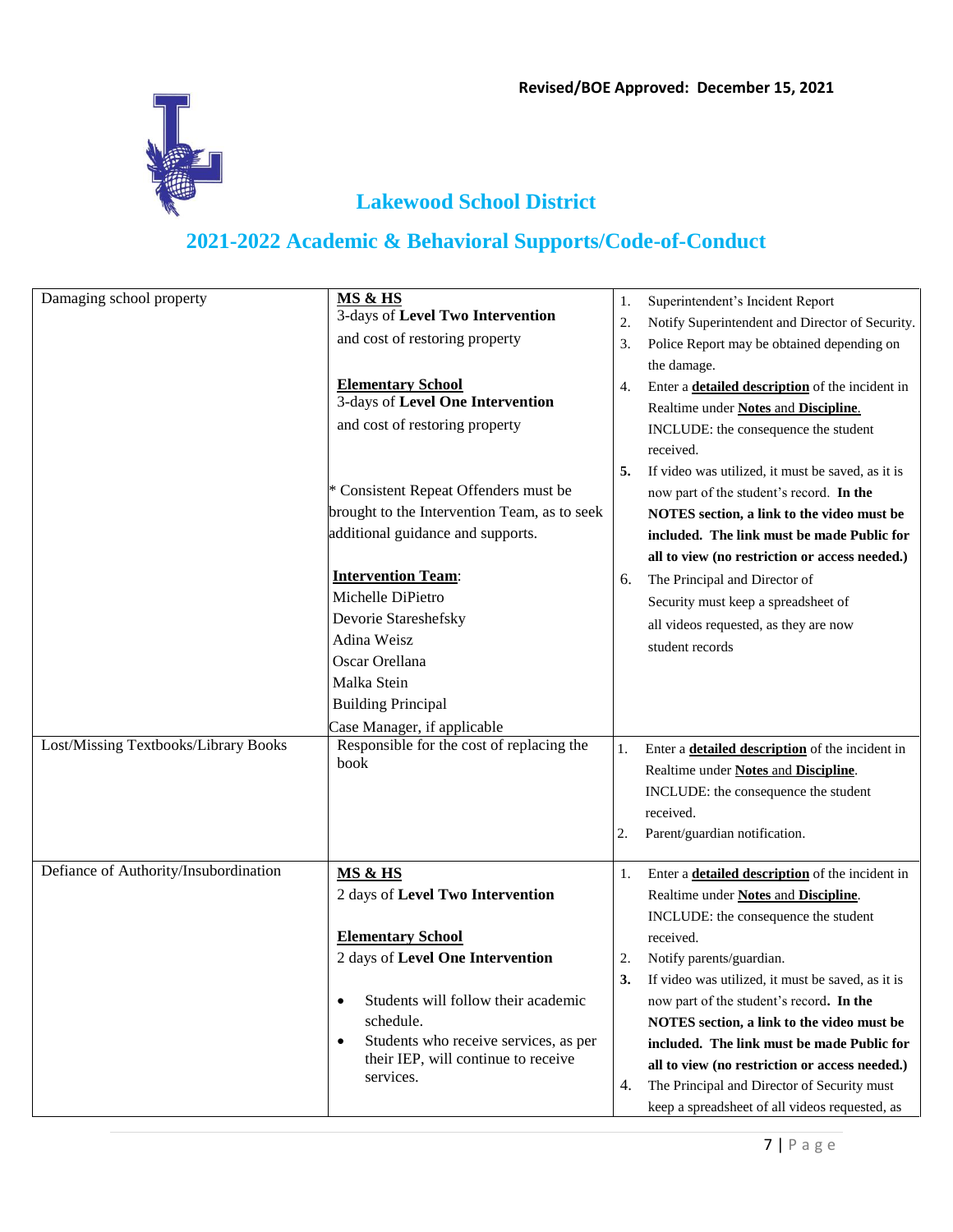

|                           |                                                                                                                                                                                                                                                                                                                  | they are now student records                                                                                                                                                                                                                                                                                                                                                                                                                                                                                                                            |
|---------------------------|------------------------------------------------------------------------------------------------------------------------------------------------------------------------------------------------------------------------------------------------------------------------------------------------------------------|---------------------------------------------------------------------------------------------------------------------------------------------------------------------------------------------------------------------------------------------------------------------------------------------------------------------------------------------------------------------------------------------------------------------------------------------------------------------------------------------------------------------------------------------------------|
|                           | * Consistent Repeat Offenders must be<br>brought to the Intervention Team, as to seek<br>additional guidance and supports.                                                                                                                                                                                       |                                                                                                                                                                                                                                                                                                                                                                                                                                                                                                                                                         |
|                           | <b>Intervention Team:</b><br>Michelle DiPietro<br>Devorie Stareshefsky<br>Adina Weisz<br>Oscar Orellana<br>Malka Stein<br><b>Building Principal</b><br>Case Manager, if applicable                                                                                                                               |                                                                                                                                                                                                                                                                                                                                                                                                                                                                                                                                                         |
| Disruption of school time | MS & HS<br>2 days of Level Two Intervention<br><b>Elementary School</b><br>2 days of Level One Intervention<br>Students will follow their academic<br>$\bullet$<br>schedule.<br>Students who receive services, as per<br>their IEP, will continue to receive<br>services.                                        | Enter a <b>detailed description</b> of the incident in<br>1.<br>Realtime under Notes and Discipline.<br>INCLUDE: the consequence the student<br>received.<br>Notify parents/guardian.<br>2.<br>If video was utilized, it must be saved, as it is<br>3.<br>now part of the student's record. In the<br>NOTES section, a link to the video must be<br>included. The link must be made Public for<br>all to view (no restriction or access needed.)<br>The Principal and Director of Security must<br>4.<br>keep a spreadsheet of all videos requested, as |
|                           | * Consistent Repeat Offenders must be<br>brought to the Intervention Team, as to seek<br>additional guidance and supports.<br><b>Intervention Team:</b><br>Michelle DiPietro<br>Devorie Stareshefsky<br>Adina Weisz<br>Oscar Orellana<br>Malka Stein<br><b>Building Principal</b><br>Case Manager, if applicable | they are now student records                                                                                                                                                                                                                                                                                                                                                                                                                                                                                                                            |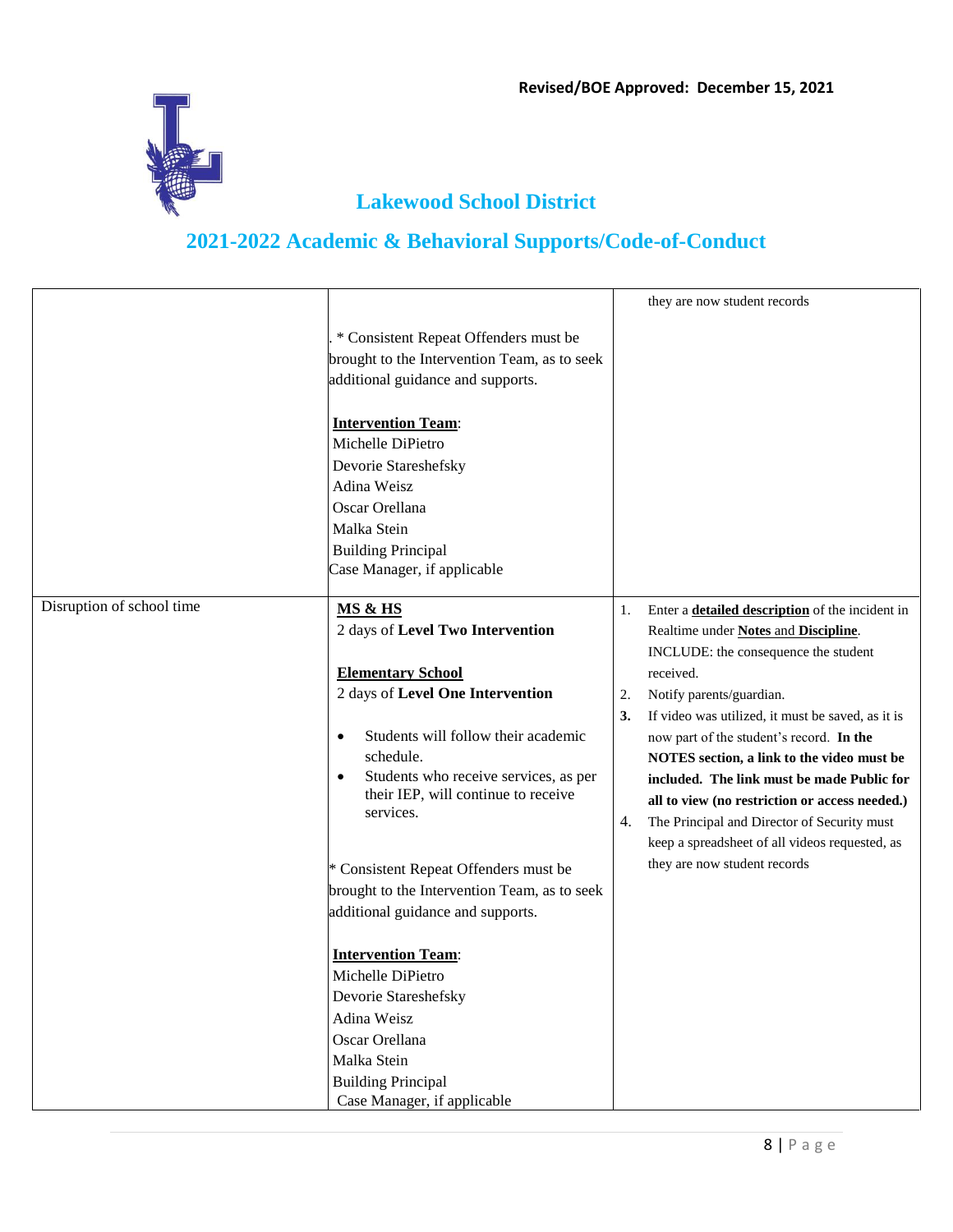

| Extortion                  | <b>MS &amp; HS</b>                           | 1. | Superintendent's Incident Report                       |
|----------------------------|----------------------------------------------|----|--------------------------------------------------------|
|                            | 3-days of Level Two, Intervention            | 2. | Notify Superintendent and Director of Security.        |
|                            |                                              | 3. | Police Report may be obtained depending on the         |
|                            | <b>Elementary School</b>                     |    | severity.                                              |
|                            | 3-days of Level One, Intervention            | 4. | Notify parents/guardians.                              |
|                            |                                              | 5. | Enter a <b>detailed description</b> of the incident in |
|                            | <b>Automatic Superintendent's Hearing.</b>   |    | Realtime under Notes and Discipline.                   |
|                            |                                              |    | INCLUDE: the consequence the student                   |
|                            | * Consistent Repeat Offenders must be        |    | received.                                              |
|                            | brought to the Intervention Team, as to seek | 6. | If video was utilized, it must be saved, as it is      |
|                            | additional guidance and supports.            |    | now part of the student's record. In the               |
|                            |                                              |    | NOTES section, a link to the video must be             |
|                            | <b>Intervention Team:</b>                    |    | included. The link must be made Public for             |
|                            | Michelle DiPietro                            |    | all to view (no restriction or access needed.)         |
|                            | Devorie Stareshefsky                         | 7. | The Principal and Director of Security must            |
|                            | Adina Weisz                                  |    | keep a spreadsheet of all videos requested, as         |
|                            | Oscar Orellana                               |    | they are now student records                           |
|                            | Malka Stein                                  | 8. | Superintendent's Hearing                               |
|                            | <b>Building Principal</b>                    |    |                                                        |
|                            | Case Manager, if applicable                  |    |                                                        |
| Failure to go to Detention | 1-day of Level One Intervention              | 1. | Enter a <b>detailed description</b> of the incident in |
|                            |                                              |    | Realtime under Notes and Discipline.                   |
|                            | Consistent Repeat Offenders must be brought  |    | INCLUDE: the consequence the student                   |
|                            | to the Intervention Team, as to seek         |    | received.                                              |
|                            | additional guidance and supports.            | 2. | Notify parents/guardians.                              |
|                            |                                              |    |                                                        |
|                            | <b>Intervention Team:</b>                    |    |                                                        |
|                            | Michelle DiPietro                            |    |                                                        |
|                            | Devorie Stareshefsky                         |    |                                                        |
|                            | Adina Weisz                                  |    |                                                        |
|                            | Oscar Orellana                               |    |                                                        |
|                            | Malka Stein                                  |    |                                                        |
|                            | <b>Building Principal</b>                    |    |                                                        |
|                            | Case Manager, if applicable                  |    |                                                        |
|                            |                                              |    |                                                        |
|                            |                                              |    |                                                        |
|                            |                                              |    |                                                        |
|                            |                                              |    |                                                        |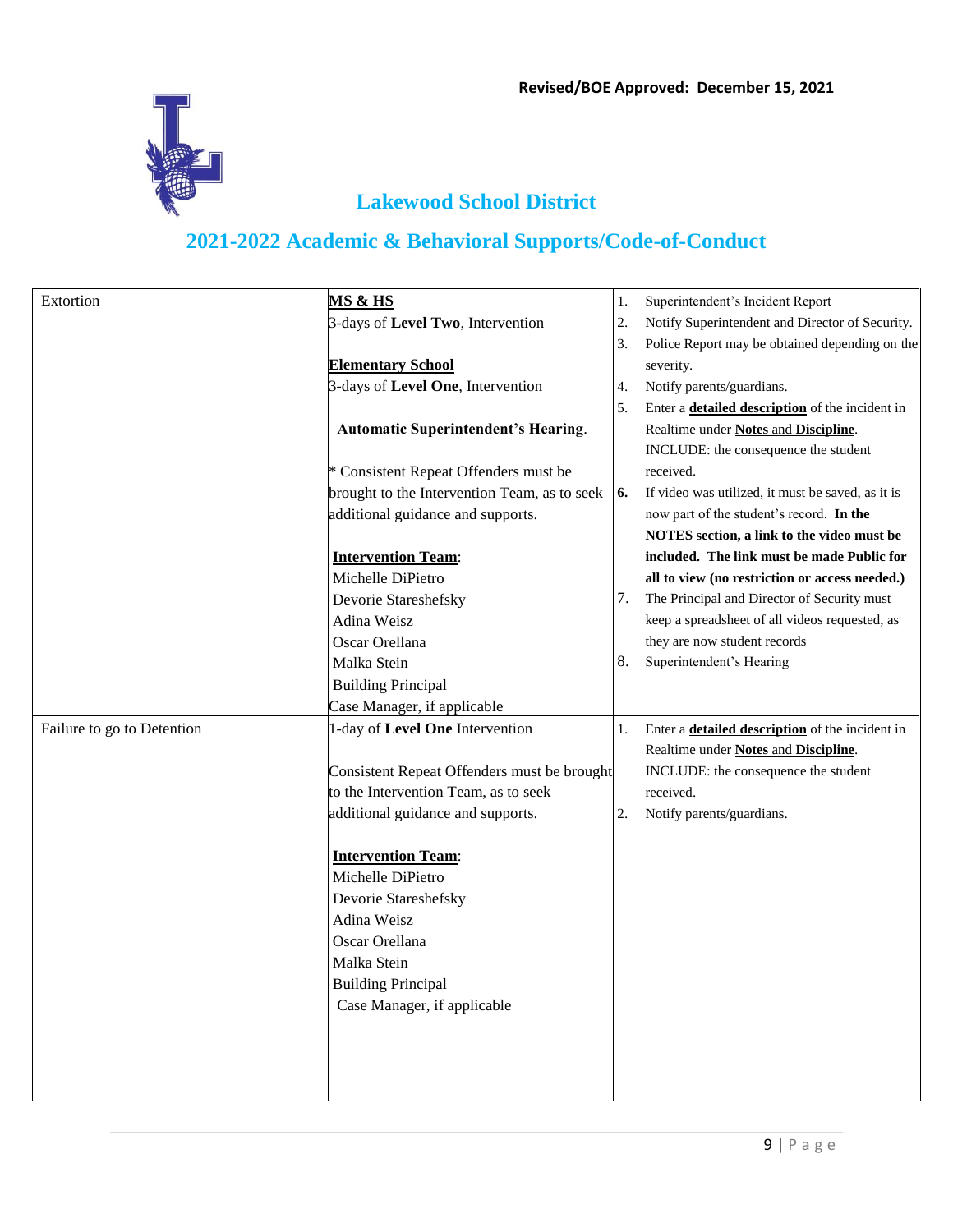

| Fighting                   | <b>MS &amp; HS</b>                                  | 1. | Superintendent's Incident Report                       |
|----------------------------|-----------------------------------------------------|----|--------------------------------------------------------|
|                            | 3-days of Level Two, Intervention                   | 2. | Notify Superintendent and Director of Security.        |
|                            |                                                     | 3. | Police Report may be obtained depending on the         |
|                            | <b>Elementary School</b>                            |    | severity.                                              |
|                            | 3-days of Level One, Intervention                   | 4. | Notify parents/guardians.                              |
|                            |                                                     | 5. | Enter a <b>detailed description</b> of the incident in |
|                            |                                                     |    | Realtime under Notes and Discipline.                   |
|                            | Depending on the severity of the incident,          |    | INCLUDE: the consequence the student                   |
|                            | remote instruction and/or In-Person                 |    | received.                                              |
|                            | <b>Fitness for Duty Exam to Return to</b>           | 6. | If video was utilized, it must be saved, as it is      |
|                            | School, which is processed through the              |    | now part of the student's record. In the               |
|                            | Superintendent's Office, followed by 3-days         |    | NOTES section, a link to the video must be             |
|                            | of Level Two intervention.                          |    | included. The link must be made Public for             |
|                            |                                                     |    | all to view (no restriction or access needed.)         |
|                            |                                                     | 7. | The Principal and Director of Security must            |
|                            | * Consistent Repeat Offenders must be               |    | keep a spreadsheet of all videos requested, as         |
|                            | brought to the Intervention Team, as to seek        |    | they are now student records                           |
|                            | additional guidance and supports.                   | 8. | Superintendent's Hearing for repeat offenders.         |
|                            |                                                     |    |                                                        |
|                            | <b>Intervention Team:</b>                           |    |                                                        |
|                            | Michelle DiPietro                                   |    |                                                        |
|                            | Devorie Stareshefsky                                |    |                                                        |
|                            | Adina Weisz                                         |    |                                                        |
|                            | Oscar Orellana                                      |    |                                                        |
|                            | Malka Stein                                         |    |                                                        |
|                            | <b>Building Principal</b>                           |    |                                                        |
|                            | Case Manager, if applicable                         |    |                                                        |
| Food fight/inciting a riot | <u>MS &amp; HS</u>                                  | 1. | Superintendent's Incident Report                       |
|                            | 3-days of Level Two, Intervention                   | 2. | Notify Superintendent and Director of Security.        |
|                            |                                                     | 3. | Police Report may be obtained depending on the         |
|                            | <b>Elementary School</b>                            |    | severity (riot).                                       |
|                            | 3-days of Level One, Intervention                   | 4. | Notify parents/guardians.                              |
|                            |                                                     | 5. | Enter a <b>detailed description</b> of the incident in |
|                            |                                                     |    | Realtime under Notes and Discipline.                   |
|                            | Depending on the severity of the incident,          |    | INCLUDE: the consequence the student                   |
|                            | remote instruction and/or In-Person Fitness         |    | received.                                              |
|                            | for Duty Exam to Return to School, which $\vert$ 6. |    | If video was utilized, it must be saved, as it is      |
|                            | is processed through the Superintendent's           |    | now part of the student's record. In the               |
|                            | Office, followed by 3-days of Level Two             |    | NOTES section, a link to the video must be             |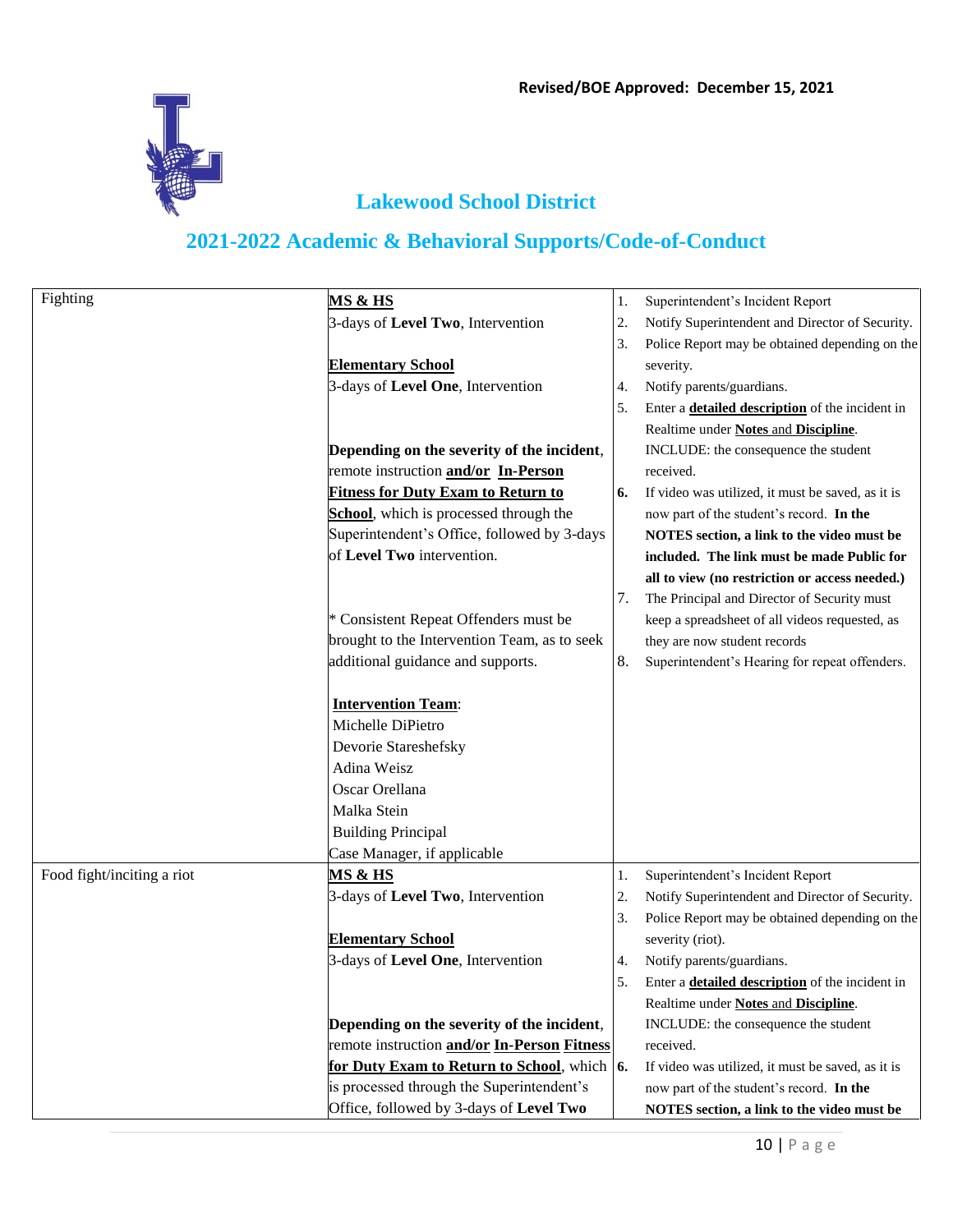

|         | intervention.                                |    | included. The link must be made Public for             |
|---------|----------------------------------------------|----|--------------------------------------------------------|
|         |                                              |    | all to view (no restriction or access needed.)         |
|         |                                              | 7. | The Principal and Director of Security must            |
|         | <b>Automatic Superintendent's Hearing.</b>   |    | keep a spreadsheet of all videos requested, as         |
|         |                                              |    | they are now student records                           |
|         |                                              | 8. | Superintendent's Hearing depending on the              |
|         | * Consistent Repeat Offenders must be        |    | severity.                                              |
|         | brought to the Intervention Team, as to seek |    |                                                        |
|         | additional guidance and supports.            |    |                                                        |
|         | <b>Intervention Team:</b>                    |    |                                                        |
|         | Michelle DiPietro                            |    |                                                        |
|         | Devorie Stareshefsky                         |    |                                                        |
|         | Adina Weisz                                  |    |                                                        |
|         | Oscar Orellana                               |    |                                                        |
|         | Malka Stein                                  |    |                                                        |
|         | <b>Building Principal</b>                    |    |                                                        |
|         | Case Manager, if applicable                  |    |                                                        |
| Forgery | <b>Elementary, MS &amp; HS</b>               | 1. | Enter a <b>detailed description</b> of the incident in |
|         | 2- days of Level One Intervention            |    | Realtime under Notes and Discipline.                   |
|         |                                              |    | INCLUDE: the consequence the student<br>received.      |
|         | * Consistent Repeat Offenders must be        | 2. | Notify parents/guardians.                              |
|         | brought to the Intervention Team, as to seek | 3. | If video was utilized, it must be saved, as it is      |
|         | additional guidance and supports.            |    | now part of the student's record. In the               |
|         |                                              |    | NOTES section, a link to the video must be             |
|         | <b>Intervention Team:</b>                    |    | included. The link must be made Public for             |
|         | Michelle DiPietro                            |    | all to view (no restriction or access needed.)         |
|         | Devorie Stareshefsky                         | 4. | The Principal and Director of Security must            |
|         | Adina Weisz                                  |    | keep a spreadsheet of all videos requested, as         |
|         | Oscar Orellana                               |    | they are now student records.                          |
|         | Malka Stein                                  |    |                                                        |
|         | <b>Building Principal</b>                    |    |                                                        |
|         | Case Manager, if applicable                  |    |                                                        |
|         |                                              |    |                                                        |
|         |                                              |    |                                                        |
|         |                                              |    |                                                        |
|         |                                              |    |                                                        |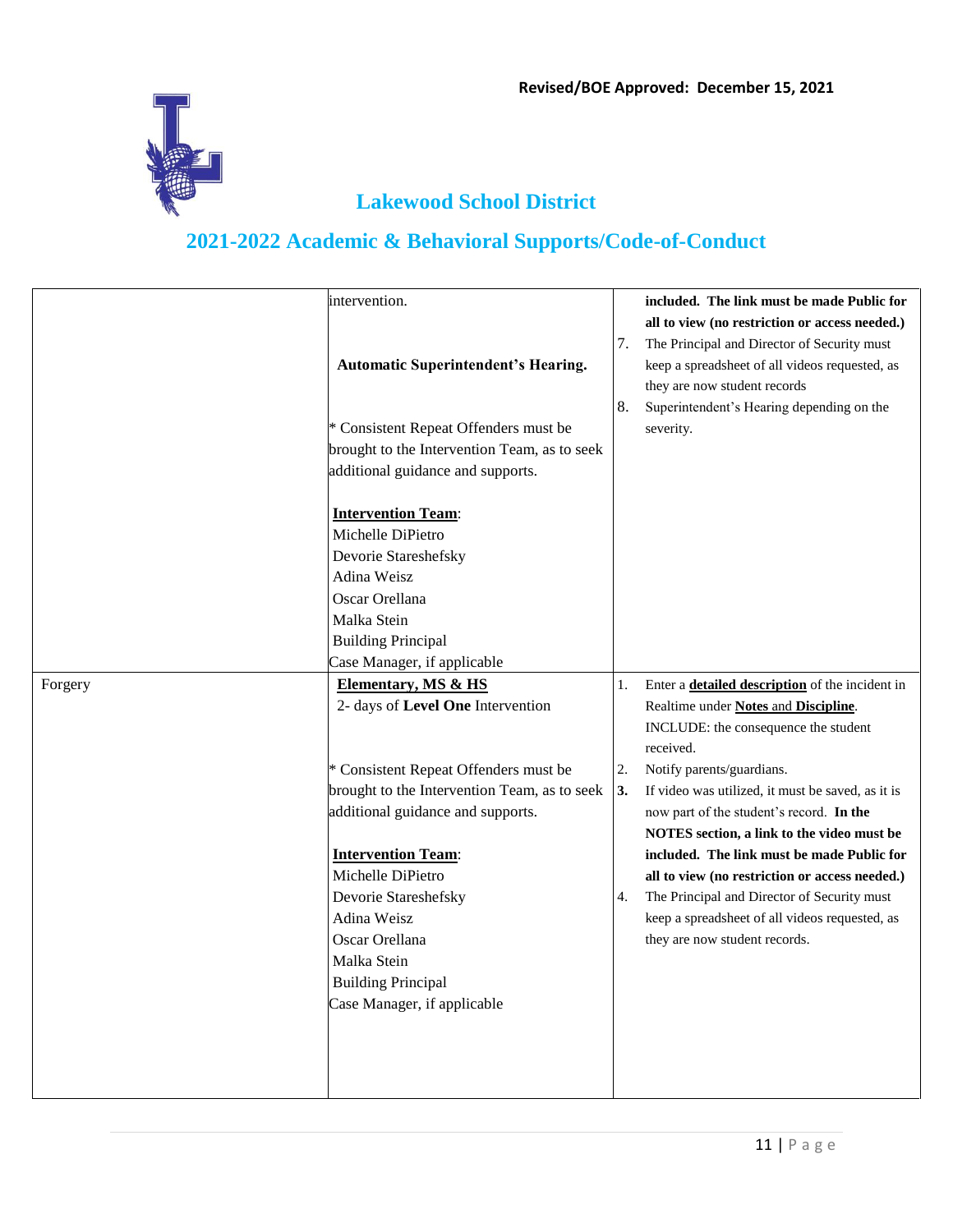

| Gambling                                 | MS & HS                                      | 1.                          | Superintendent's Incident Report                       |
|------------------------------------------|----------------------------------------------|-----------------------------|--------------------------------------------------------|
|                                          | 3-days of Level Two Intervention.            | 2.                          | Notify Superintendent and Director of Security.        |
|                                          |                                              | 3.                          | Police Report may be obtained depending on the         |
|                                          | <b>Elementary</b>                            |                             |                                                        |
|                                          |                                              |                             | severity.                                              |
|                                          | 3-days of Level One Intervention             | 4.                          | Notify parents/guardians.                              |
|                                          |                                              | 5.                          | Enter a <b>detailed description</b> of the incident in |
|                                          |                                              |                             | Realtime under Notes and Discipline.                   |
|                                          |                                              |                             | INCLUDE: the consequence the student                   |
|                                          | * Consistent Repeat Offenders must be        |                             | received.                                              |
|                                          | brought to the Intervention Team, as to seek | $\overline{\phantom{a}}$ 6. | If video was utilized, it must be saved, as it is      |
|                                          | additional guidance and supports.            |                             | now part of the student's record. In the               |
|                                          | <b>Intervention Team:</b>                    |                             | NOTES section, a link to the video must be             |
|                                          | Michelle DiPietro                            |                             | included. The link must be made Public for             |
|                                          | Devorie Stareshefsky                         |                             | all to view (no restriction or access needed.)         |
|                                          | Adina Weisz                                  | 7.                          | The Principal and Director of Security must            |
|                                          | Oscar Orellana                               |                             | keep a spreadsheet of all videos requested, as         |
|                                          | Malka Stein                                  |                             | they are now student records                           |
|                                          | <b>Building Principal</b>                    | 8.                          | Superintendent's Hearing                               |
|                                          | Case Manager, if applicable                  |                             |                                                        |
| Wearing a Hoodie with the hood over head | Elementary, MS & HS                          | 1.                          | Enter a <b>detailed description</b> of the incident in |
|                                          | First Offense: Detention                     |                             | Realtime under Notes and Discipline.                   |
|                                          | Repeated Offenses: One-day of Level          |                             | INCLUDE: the consequence the student                   |
|                                          | <b>One Intervention</b>                      |                             | received.                                              |
|                                          |                                              | 2.                          | Parent/guardian notification.                          |
|                                          |                                              |                             |                                                        |
|                                          | * Consistent Repeat Offenders must be        |                             |                                                        |
|                                          | brought to the Intervention Team, as to seek |                             |                                                        |
|                                          | additional guidance and supports.            |                             |                                                        |
|                                          |                                              |                             |                                                        |
|                                          | <b>Intervention Team:</b>                    |                             |                                                        |
|                                          | Michelle DiPietro                            |                             |                                                        |
|                                          | Devorie Stareshefsky                         |                             |                                                        |
|                                          | Adina Weisz                                  |                             |                                                        |
|                                          | Oscar Orellana                               |                             |                                                        |
|                                          | Malka Stein                                  |                             |                                                        |
|                                          | <b>Building Principal</b>                    |                             |                                                        |
|                                          | Case Manager, if applicable                  |                             |                                                        |
|                                          |                                              |                             |                                                        |
|                                          |                                              |                             |                                                        |
|                                          |                                              |                             |                                                        |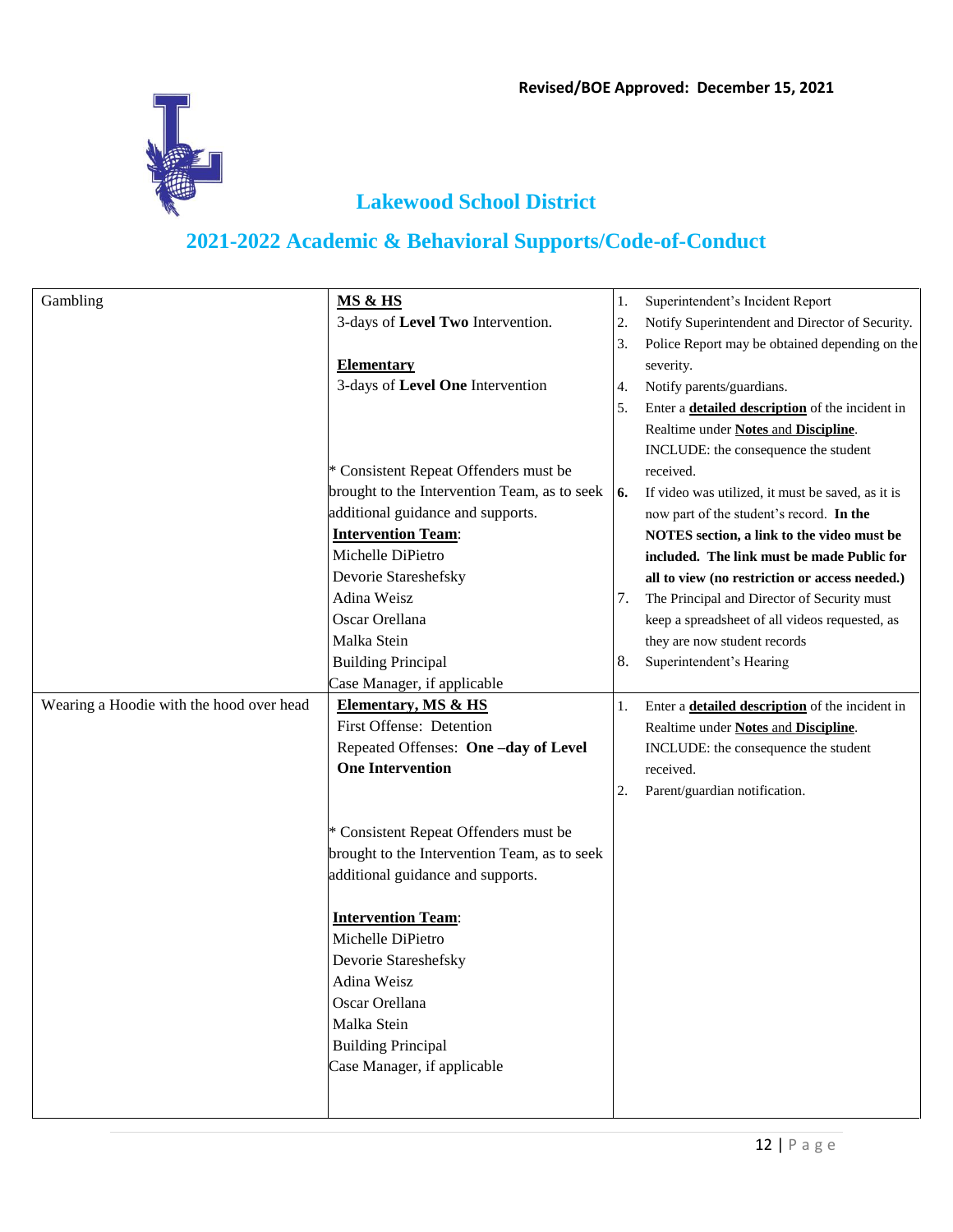

| Leaving Class without permission | Elementary, MS & HS                       | 1. | Enter a <b>detailed description</b> of the incident in |
|----------------------------------|-------------------------------------------|----|--------------------------------------------------------|
|                                  | First Offense: Detention                  |    | Realtime under Notes and Discipline.                   |
|                                  | Second Offense: 1 Day in Level One        |    | INCLUDE: the consequence the student                   |
|                                  | Intervention                              |    | received.                                              |
|                                  |                                           | 2. | Parent/guardian notification.                          |
|                                  | <b>MS &amp; HS</b>                        | 3. | If video was utilized, it must be saved, as it is      |
|                                  | Repeated Offenses: 2 Days in Level Two    |    | now part of the student's record. In the               |
|                                  | Intervention                              |    | NOTES section, a link to the video must be             |
|                                  |                                           |    | included. The link must be made Public for             |
|                                  | * Consistent Repeat Offenders must be     |    | all to view (no restriction or access needed.)         |
|                                  | brought to the Intervention Team, to seek | 4. | The Principal and Director of Security must            |
|                                  | additional guidance and support.          |    | keep a spreadsheet of all videos requested, as         |
|                                  | <b>Intervention Team:</b>                 |    | they are now student records                           |
|                                  | Michelle DiPietro                         | 5. | Superintendent's hearing for repeat offenders.         |
|                                  | Devorie Stareshefsky                      |    |                                                        |
|                                  | Adina Weisz                               |    |                                                        |
|                                  | Oscar Orellana                            |    |                                                        |
|                                  | Malka Stein                               |    |                                                        |
|                                  | <b>Building Principal</b>                 |    |                                                        |
|                                  | Case Manager, if applicable               |    |                                                        |
|                                  |                                           |    |                                                        |
| Late to Class/Late to School     | <b>Elementary, MS &amp; HS</b>            | 1. | Enter a <b>detailed description</b> of the incident in |
|                                  | First Offense: Detention                  |    | Realtime under Notes and Discipline.                   |
|                                  | Repeated Offense: One day of Level One    |    | INCLUDE: the consequence the student                   |
|                                  | Intervention                              |    | received.                                              |
|                                  |                                           | 2. | Parent/guardian notification.                          |
|                                  |                                           | 3. | Superintendent's Hearing for repeat offenders.         |
|                                  | * Consistent Repeat Offenders must be     |    |                                                        |
|                                  | brought to the Intervention Team, to seek |    |                                                        |
|                                  | additional guidance and support.          |    |                                                        |
|                                  |                                           |    |                                                        |
|                                  | <b>Intervention Team:</b>                 |    |                                                        |
|                                  | Michelle DiPietro                         |    |                                                        |
|                                  | Devorie Stareshefsky                      |    |                                                        |
|                                  | Adina Weisz                               |    |                                                        |
|                                  | Oscar Orellana                            |    |                                                        |
|                                  | Malka Stein                               |    |                                                        |
|                                  | <b>Building Principal</b>                 |    |                                                        |
|                                  | Case Manager, if applicable               |    |                                                        |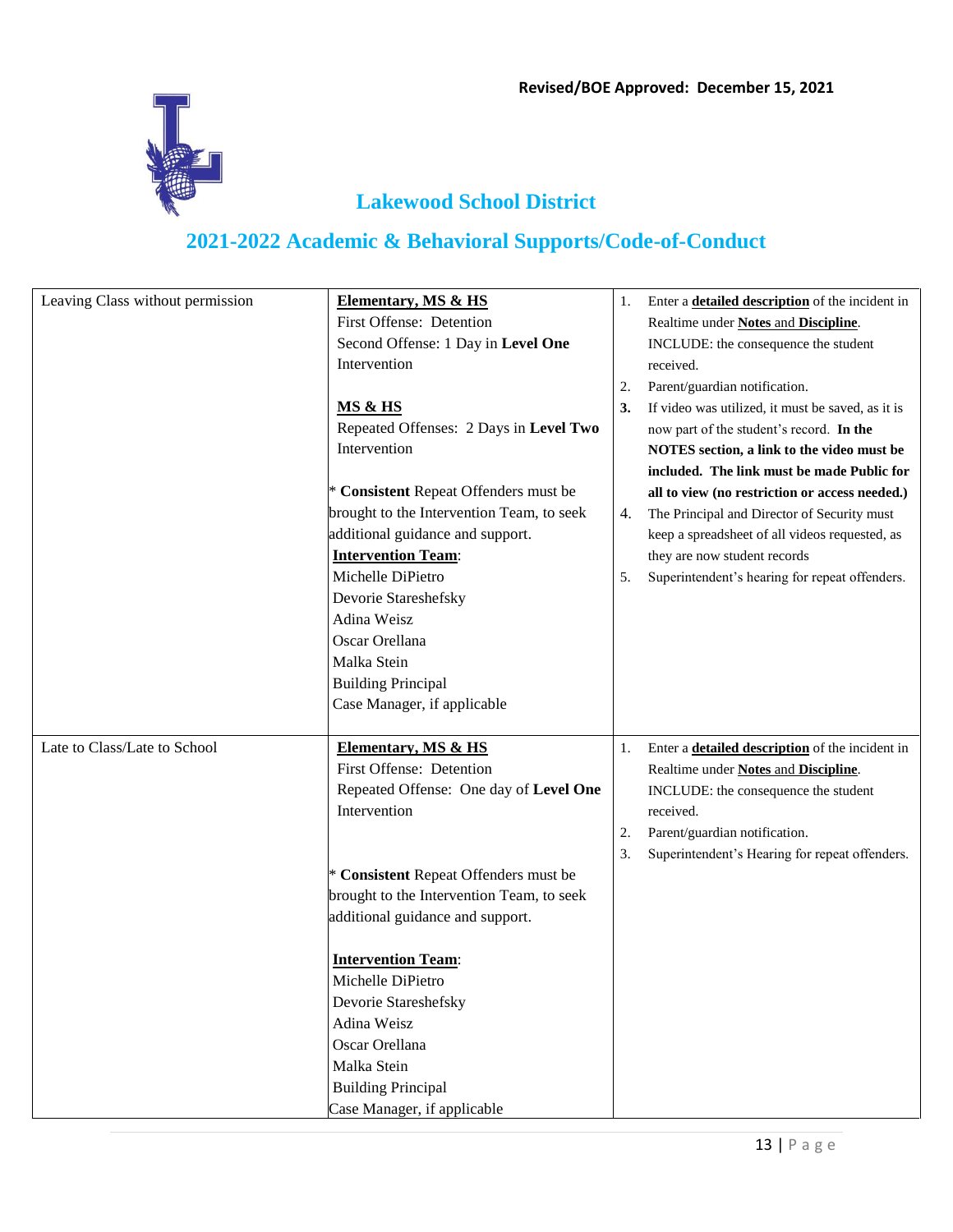

| Leaving campus without permission    | <b>MS &amp; HS</b>                        | 1. | Superintendent's Incident Report                       |
|--------------------------------------|-------------------------------------------|----|--------------------------------------------------------|
|                                      | 3-days of Level Two Intervention.         | 2. | Notify Superintendent and Director of Security.        |
|                                      |                                           | 3. | Police contacted.                                      |
|                                      | <b>Elementary</b>                         | 4. | Notify parents/guardians.                              |
|                                      | 3-days of Level One Intervention          | 5. | Enter a <b>detailed description</b> of the incident in |
|                                      |                                           |    | Realtime under Notes and Discipline.                   |
|                                      |                                           |    | INCLUDE: the consequence the student                   |
|                                      | * Consistent Repeat Offenders must be     |    | received.                                              |
|                                      | brought to the Intervention Team, to seek | 6. | If video was utilized, it must be saved, as it is      |
|                                      | additional guidance and support.          |    | now part of the student's record. In the               |
|                                      |                                           |    | NOTES section, a link to the video must be             |
|                                      | <b>Intervention Team:</b>                 |    | included. The link must be made Public for             |
|                                      | Michelle DiPietro                         |    | all to view (no restriction or access needed.)         |
|                                      | Devorie Stareshefsky                      | 7. | The Principal and Director of Security must            |
|                                      | Adina Weisz                               |    | keep a spreadsheet of all videos requested, as         |
|                                      | Oscar Orellana                            |    | they are now student records                           |
|                                      | Malka Stein                               | 8. | Superintendent's Hearing for repeat offenders.         |
|                                      | <b>Building Principal</b>                 |    |                                                        |
|                                      | Case Manager, if applicable               |    |                                                        |
|                                      |                                           |    |                                                        |
| Littering                            | Student must clean up the area that was   | 1. | Enter a <b>detailed description</b> of the incident in |
|                                      | littered, and 1 after-school detention.   |    | Realtime under Notes and Discipline.                   |
|                                      |                                           |    | INCLUDE: the consequence the student                   |
|                                      |                                           |    | received.                                              |
|                                      |                                           | 2. | Parent/guardian notification                           |
| Sale of illegal substances, weapons, | <b>MS &amp; HS</b>                        | 1. | Superintendent's Incident Report                       |
| or explosive devices                 | Remote Instruction pending In-Person      | 3. | Notify Superintendent and Director of Security.        |
|                                      | <b>Fitness for Duty Exam to Return to</b> | 4. | Police contacted.                                      |
|                                      | School, which is processed through the    | 5. | Notify parents/guardians.                              |
|                                      | Superintendent's Office, followed by 3-   | 6. | Enter a <b>detailed description</b> of the incident in |
|                                      | days of Level Two Intervention.           |    | Realtime under Notes and Discipline.                   |
|                                      |                                           |    | INCLUDE: the consequence the student                   |
|                                      | <b>Elementary School</b>                  |    | received.                                              |
|                                      | Remote Instruction pending In-Person      | 7. | If video was utilized, it must be saved, as it is      |
|                                      | <b>Fitness for Duty Exam to Return to</b> |    | now part of the student's record. In the               |
|                                      | School, which is processed through the    |    | NOTES section, a link to the video must be             |
|                                      | Superintendent's Office, followed by 3-   |    | included. The link must be made Public for             |
|                                      | days of Level One Intervention.           |    | all to view (no restriction or access needed.)         |
|                                      |                                           | 8. | The Principal and Director of Security must            |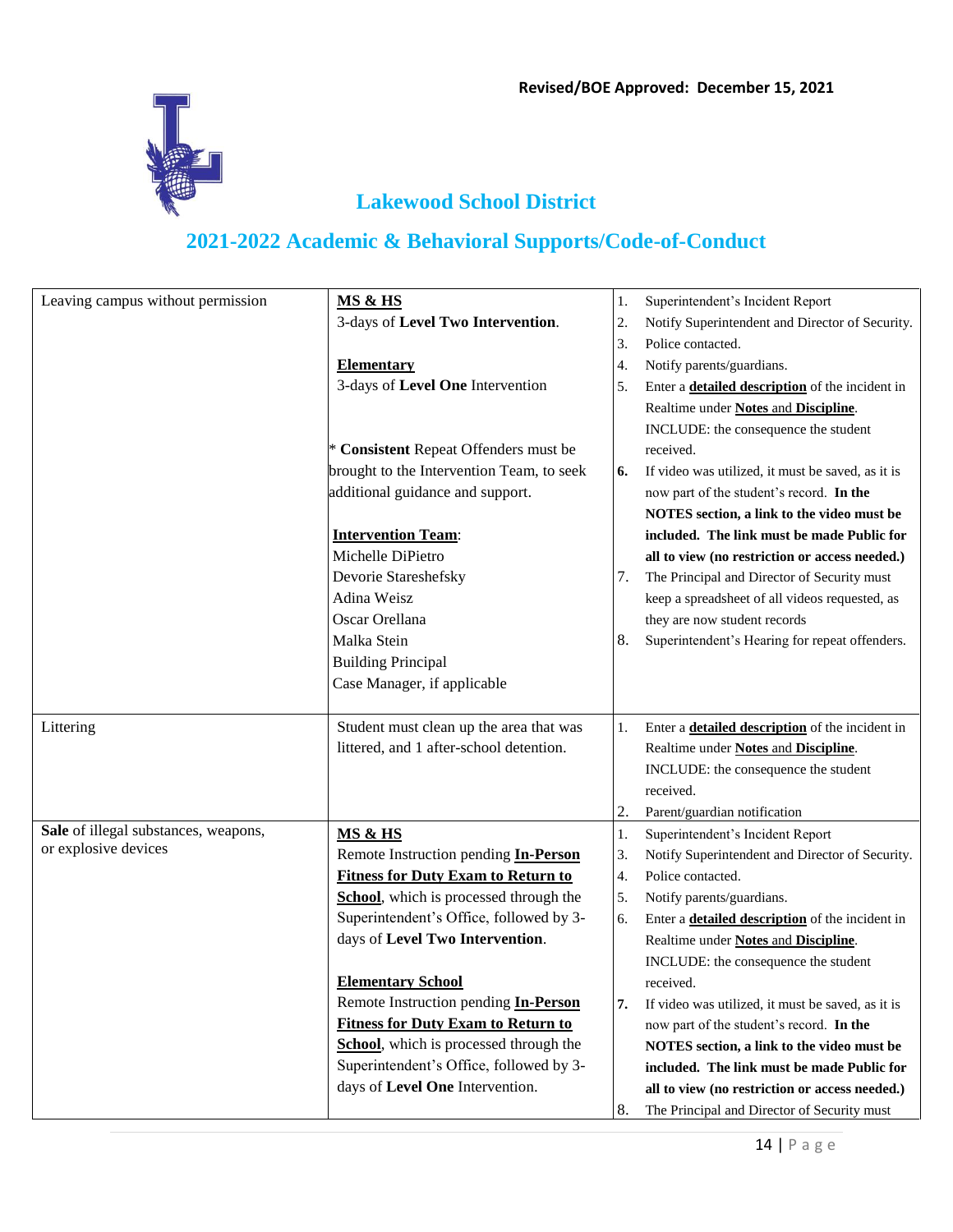

|                        | <b>Automatic Superintendent's Hearing.</b>                                                                                                                                         |                  | keep a spreadsheet of all videos requested, as<br>they are now student records                                                                                                                                                                                                                              |
|------------------------|------------------------------------------------------------------------------------------------------------------------------------------------------------------------------------|------------------|-------------------------------------------------------------------------------------------------------------------------------------------------------------------------------------------------------------------------------------------------------------------------------------------------------------|
|                        | * Consistent Repeat Offenders must be<br>brought to the Intervention Team, to seek<br>additional guidance and support.                                                             | 9.               | Copies of all student drug/alcohol tests must<br>be maintained by the School Nurse, Principal<br>and Superintendent.<br>10. Superintendent's Hearing.                                                                                                                                                       |
|                        | <b>Intervention Team:</b><br>Michelle DiPietro<br>Devorie Stareshefsky<br>Adina Weisz<br>Oscar Orellana<br>Malka Stein<br><b>Building Principal</b><br>Case Manager, if applicable |                  |                                                                                                                                                                                                                                                                                                             |
| Pulling the Fire Alarm | MS & HS<br>3-days of Level Two Intervention.                                                                                                                                       | 1.<br>2.         | Superintendent's Incident Report<br>Notify Superintendent and Director of Security.                                                                                                                                                                                                                         |
|                        |                                                                                                                                                                                    | 3.               | Police contacted.                                                                                                                                                                                                                                                                                           |
|                        | <b>Elementary School</b>                                                                                                                                                           | $\overline{4}$ . | Notify parents/guardians.                                                                                                                                                                                                                                                                                   |
|                        | 3-days of Level One Intervention.                                                                                                                                                  | 5.               | Enter a <b>detailed description</b> of the incident in<br>Realtime under Notes and Discipline.<br>INCLUDE: the consequence the student                                                                                                                                                                      |
|                        | * Consistent Repeat Offenders must be                                                                                                                                              |                  | received.                                                                                                                                                                                                                                                                                                   |
|                        | brought to the Intervention Team, to seek                                                                                                                                          | 6.               | If video was utilized, it must be saved, as it is                                                                                                                                                                                                                                                           |
|                        | additional guidance and support.                                                                                                                                                   |                  | now part of the student's record. In the                                                                                                                                                                                                                                                                    |
|                        | <b>Intervention Team:</b><br>Michelle DiPietro<br>Devorie Stareshefsky<br>Adina Weisz<br>Oscar Orellana<br>Malka Stein<br><b>Building Principal</b><br>Case Manager, if applicable | 7.               | NOTES section, a link to the video must be<br>included. The link must be made Public for<br>all to view (no restriction or access needed.)<br>The Principal and Director of Security must<br>keep a spreadsheet of all videos requested, as<br>they are now student records<br>8. Superintendent's Hearing. |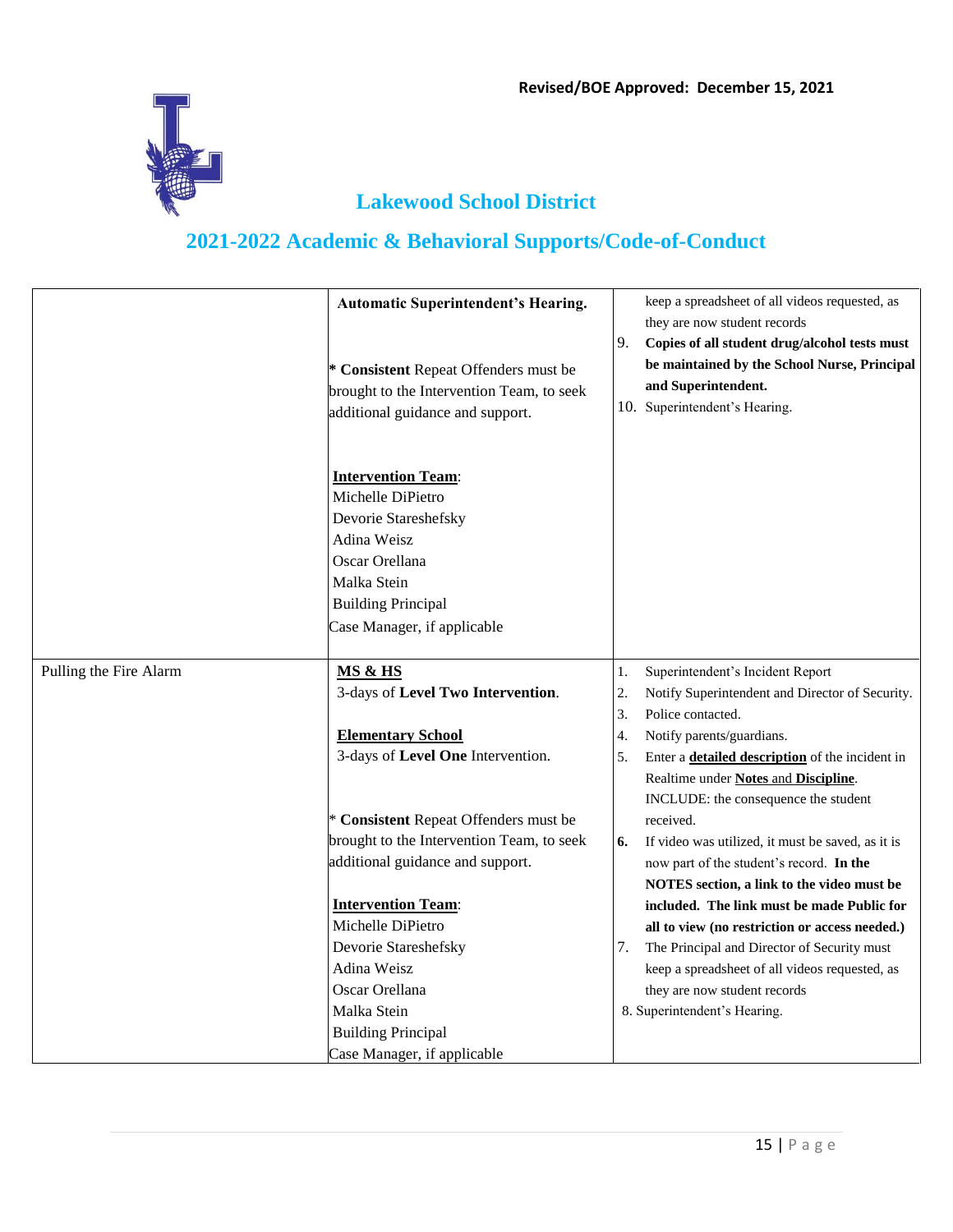

| Racial/Religious slurs           | MS & HS<br>2-days of Level Two Intervention.<br><b>Elementary School</b><br>2-days of Level One Intervention.<br>Students will be referred to the Guidance<br>Team for assessment, monitoring and<br>appropriate supports.<br>Students will follow their academic | 1.<br>2.<br>3.<br>4.<br>5.<br>6. | Superintendent's Incident Report<br>Notify Superintendent and Director of Security.<br>Police contacted.<br>Notify parents/guardians.<br>Enter a <b>detailed description</b> of the incident in<br>Realtime under Notes and Discipline.<br>INCLUDE: the consequence the student<br>received.<br>If video was utilized, it must be saved, as it is<br>now part of the student's record. In the<br>NOTES section, a link to the video must be |
|----------------------------------|-------------------------------------------------------------------------------------------------------------------------------------------------------------------------------------------------------------------------------------------------------------------|----------------------------------|---------------------------------------------------------------------------------------------------------------------------------------------------------------------------------------------------------------------------------------------------------------------------------------------------------------------------------------------------------------------------------------------------------------------------------------------|
|                                  | schedule.<br>Students who receive services, as per<br>٠<br>their IEP, will continue to receive<br>services.<br>MS students will receive counseling<br>$\bullet$<br>one day a week after school, for eight<br>$(8)$ weeks.                                         | 7.                               | included. The link must be made Public for<br>all to view (no restriction or access needed.)<br>The Principal and Director of Security must<br>keep a spreadsheet of all videos requested, as<br>they are now student records                                                                                                                                                                                                               |
| Repeated Violation of Dress Code | <b>Elementary, MS &amp; HS</b><br>1-day Level One Intervention                                                                                                                                                                                                    | 1.<br>2.                         | Enter a <b>detailed description</b> of the incident in<br>Realtime under Notes and Discipline.<br>INCLUDE: the consequence the student<br>received.<br>Parent/guardian notification                                                                                                                                                                                                                                                         |
| Sexual harassment, intimidation  | <b>MS &amp; HS</b><br>3-days of Level Two Intervention.<br><b>Elementary School</b><br>3-days of Level One Intervention.                                                                                                                                          | 1.<br>2.<br>3.<br>4.<br>5.       | Superintendent's Incident Report<br>Notify Superintendent and Director of Security.<br>Police contacted depending on the severity.<br>Notify parents/guardians.<br>Enter a <b>detailed description</b> of the incident in                                                                                                                                                                                                                   |
|                                  | * Consistent Repeat Offenders must be<br>brought to the Intervention Team, to seek<br>additional guidance and support.                                                                                                                                            | 6.                               | Realtime under Notes and Discipline.<br>INCLUDE: the consequence the student<br>received.<br>If video was utilized, it must be saved, as it is<br>now part of the student's record. In the                                                                                                                                                                                                                                                  |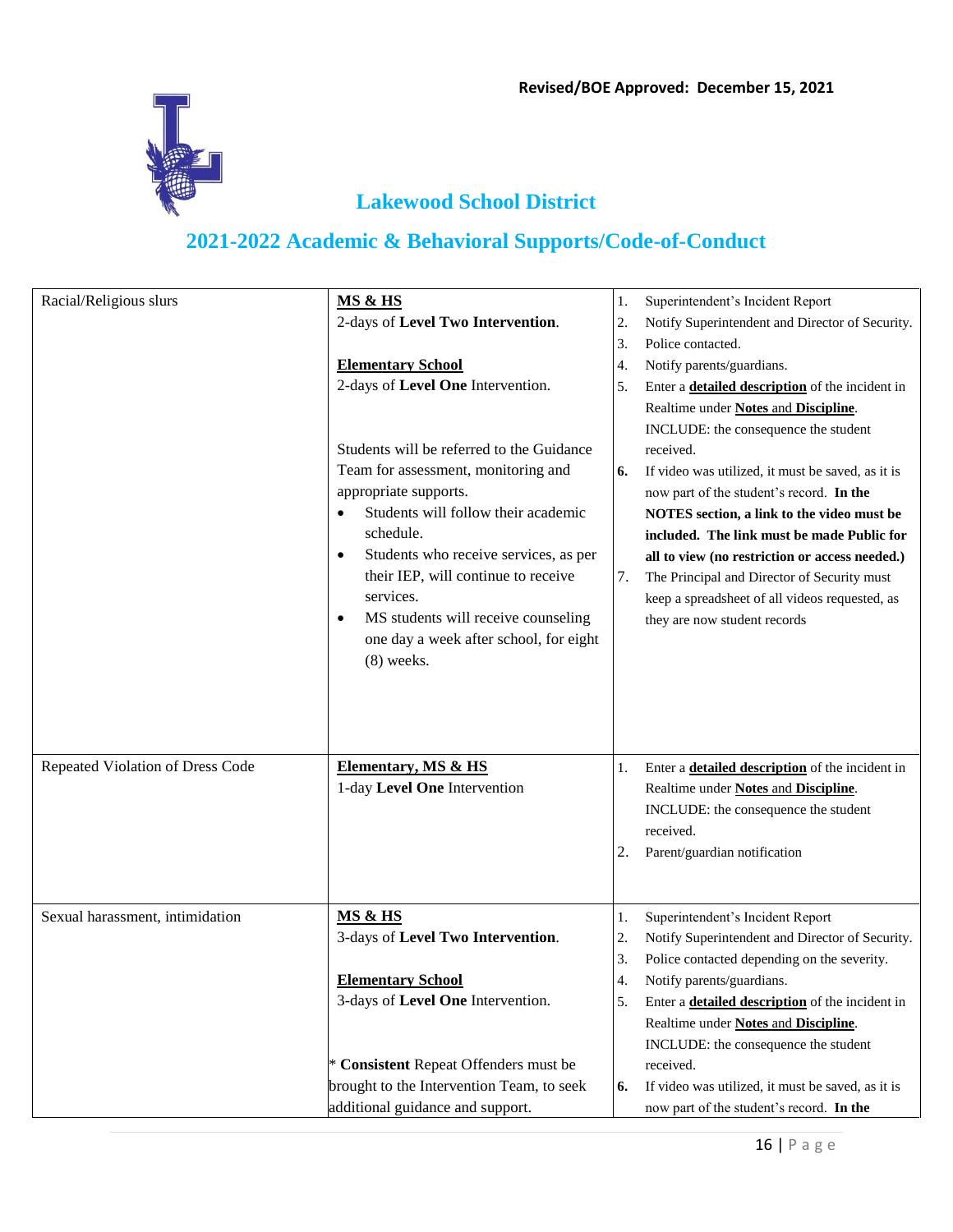

|                                        | <b>Intervention Team:</b><br>Michelle DiPietro<br>Devorie Stareshefsky<br>Adina Weisz<br>Oscar Orellana<br>Malka Stein<br><b>Building Principal</b><br>Case Manager, if applicable | 7.               | NOTES section, a link to the video must be<br>included. The link must be made Public for<br>all to view (no restriction or access needed.)<br>The Principal and Director of Security must<br>keep a spreadsheet of all videos requested, as<br>they are now student records |
|----------------------------------------|------------------------------------------------------------------------------------------------------------------------------------------------------------------------------------|------------------|-----------------------------------------------------------------------------------------------------------------------------------------------------------------------------------------------------------------------------------------------------------------------------|
| Threatening to physically harm another | <b>MS &amp; HS</b>                                                                                                                                                                 | 1.               | Superintendent's Incident Report                                                                                                                                                                                                                                            |
| student                                | 2-days of Level Two Intervention.                                                                                                                                                  | 2.               | Notify Superintendent and Director of Security.                                                                                                                                                                                                                             |
|                                        |                                                                                                                                                                                    | 3.               | Police contacted depending on the severity.                                                                                                                                                                                                                                 |
|                                        | <b>Elementary School</b>                                                                                                                                                           | $\overline{4}$ . | Notify parents/guardians.                                                                                                                                                                                                                                                   |
|                                        | 2-days of Level One Intervention.                                                                                                                                                  | 5.               | Enter a <b>detailed description</b> of the incident in<br>Realtime under Notes and Discipline.<br>INCLUDE: the consequence the student<br>received.                                                                                                                         |
|                                        | * Consistent Repeat Offenders must be                                                                                                                                              | 6.               | If video was utilized, it must be saved, as it is                                                                                                                                                                                                                           |
|                                        | brought to the Intervention Team, to seek                                                                                                                                          |                  | now part of the student's record. In the                                                                                                                                                                                                                                    |
|                                        | additional guidance and support.                                                                                                                                                   |                  | NOTES section, a link to the video must be                                                                                                                                                                                                                                  |
|                                        |                                                                                                                                                                                    |                  | included. The link must be made Public for                                                                                                                                                                                                                                  |
|                                        |                                                                                                                                                                                    |                  | all to view (no restriction or access needed.)                                                                                                                                                                                                                              |
|                                        | <b>Intervention Team:</b>                                                                                                                                                          | 7.               | The Principal and Director of Security must                                                                                                                                                                                                                                 |
|                                        | Michelle DiPietro                                                                                                                                                                  |                  | keep a spreadsheet of all videos requested, as<br>they are now student records                                                                                                                                                                                              |
|                                        | Devorie Stareshefsky<br>Adina Weisz                                                                                                                                                |                  |                                                                                                                                                                                                                                                                             |
|                                        | Oscar Orellana                                                                                                                                                                     |                  |                                                                                                                                                                                                                                                                             |
|                                        | Malka Stein                                                                                                                                                                        |                  |                                                                                                                                                                                                                                                                             |
|                                        | <b>Building Principal</b>                                                                                                                                                          |                  |                                                                                                                                                                                                                                                                             |
|                                        | Case Manager, if applicable                                                                                                                                                        |                  |                                                                                                                                                                                                                                                                             |
|                                        |                                                                                                                                                                                    |                  |                                                                                                                                                                                                                                                                             |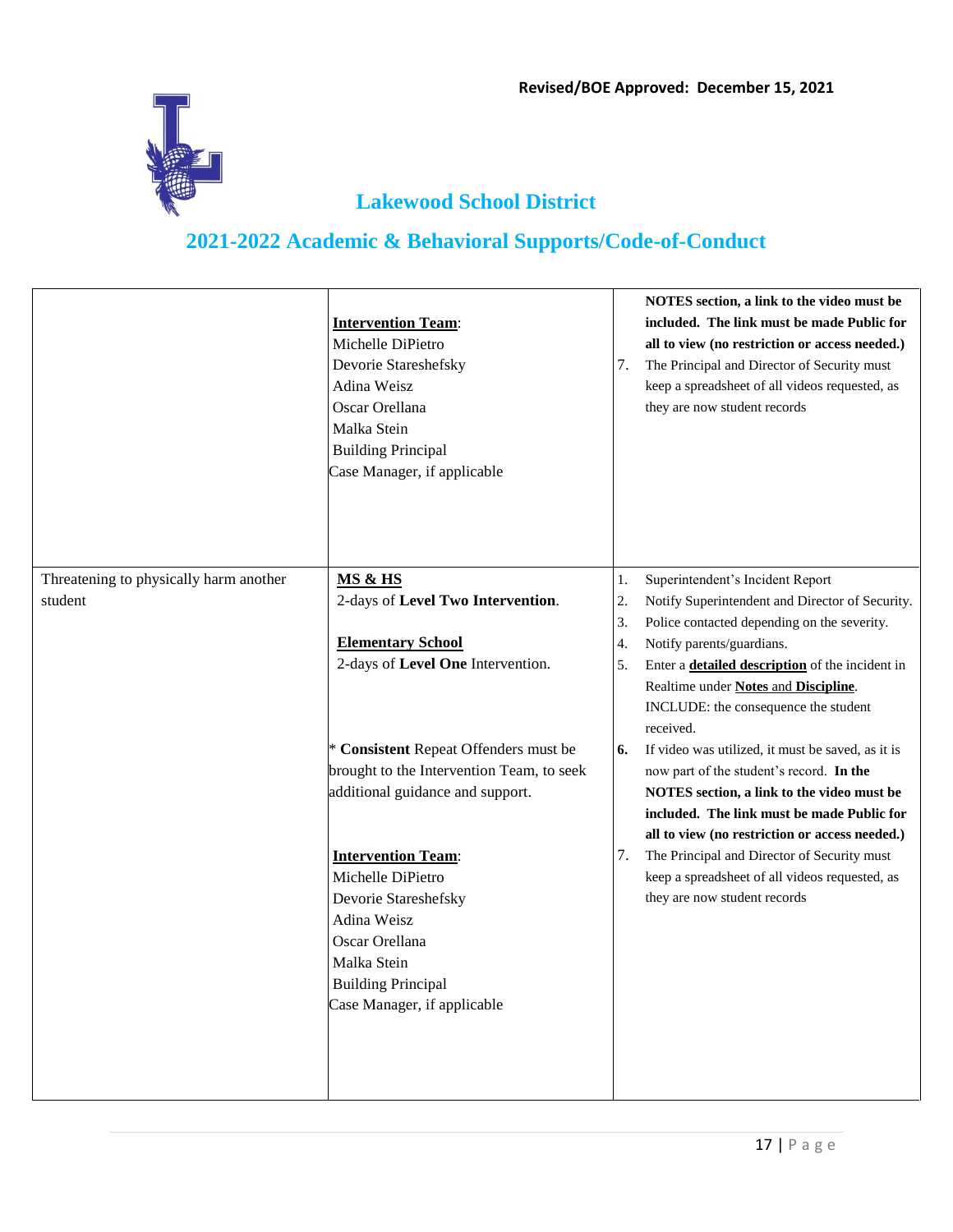

| Vandalism       | <b>Elementary, MS &amp; HS</b>            | 1. | Superintendent's Incident Report                       |
|-----------------|-------------------------------------------|----|--------------------------------------------------------|
|                 | 2-days in Level One Intervention          | 2. | Notify Superintendent and Director of Security.        |
|                 |                                           | 3. | Police contacted depending on the severity.            |
|                 |                                           | 4. | Notify parents/guardians.                              |
|                 |                                           | 5. | Enter a <b>detailed description</b> of the incident in |
|                 | * Consistent Repeat Offenders must be     |    | Realtime under Notes and Discipline.                   |
|                 | brought to the Intervention Team, to seek |    | INCLUDE: the consequence the student                   |
|                 | additional guidance and support.          |    | received.                                              |
|                 |                                           | 6. | If video was utilized, it must be saved, as it is      |
|                 | <b>Intervention Team:</b>                 |    | now part of the student's record. In the               |
|                 | Michelle DiPietro                         |    | NOTES section, a link to the video must be             |
|                 | Devorie Stareshefsky                      |    | included. The link must be made Public for             |
|                 | Adina Weisz                               |    | all to view (no restriction or access needed.)         |
|                 | Oscar Orellana                            | 7. | The Principal and Director of Security must            |
|                 | Malka Stein                               |    | keep a spreadsheet of all videos requested, as         |
|                 | <b>Building Principal</b>                 |    | they are now student records                           |
|                 | Case Manager, if applicable               |    |                                                        |
|                 |                                           |    |                                                        |
| <b>Bullying</b> | <b>MS &amp; HS</b>                        | 1. | Superintendent's Incident Report                       |
|                 | 3-days of Level Two Intervention.         | 2. | Notify Superintendent and Director of Security.        |
|                 |                                           | 3. | Notify Guidance Counselor.                             |
|                 | <b>Elementary School</b>                  | 4. | Notify parents/guardians.                              |
|                 | 3-days of Level One Intervention.         | 5. | Enter a <b>detailed description</b> of the incident in |
|                 |                                           |    | Realtime under Notes and Discipline.                   |
|                 |                                           |    | INCLUDE: the consequence the student                   |
|                 |                                           |    | received.                                              |
|                 | * Consistent Repeat Offenders must be     | 6. | If video was utilized, it must be saved, as it is      |
|                 | brought to the Intervention Team, to seek |    | now part of the student's record. In the               |
|                 | additional guidance and support.          |    | NOTES section, a link to the video must be             |
|                 |                                           |    | included. The link must be made Public for             |
|                 | <b>Intervention Team:</b>                 |    | all to view (no restriction or access needed.)         |
|                 | Michelle DiPietro                         | 7. | The Principal and Director of Security must            |
|                 | Devorie Stareshefsky                      |    | keep a spreadsheet of all videos requested, as         |
|                 | Adina Weisz                               |    | they are now student records                           |
|                 | Oscar Orellana                            |    |                                                        |
|                 | Malka Stein                               |    |                                                        |
|                 | <b>Building Principal</b>                 |    |                                                        |
|                 |                                           |    |                                                        |
|                 | Case Manager, if applicable               |    |                                                        |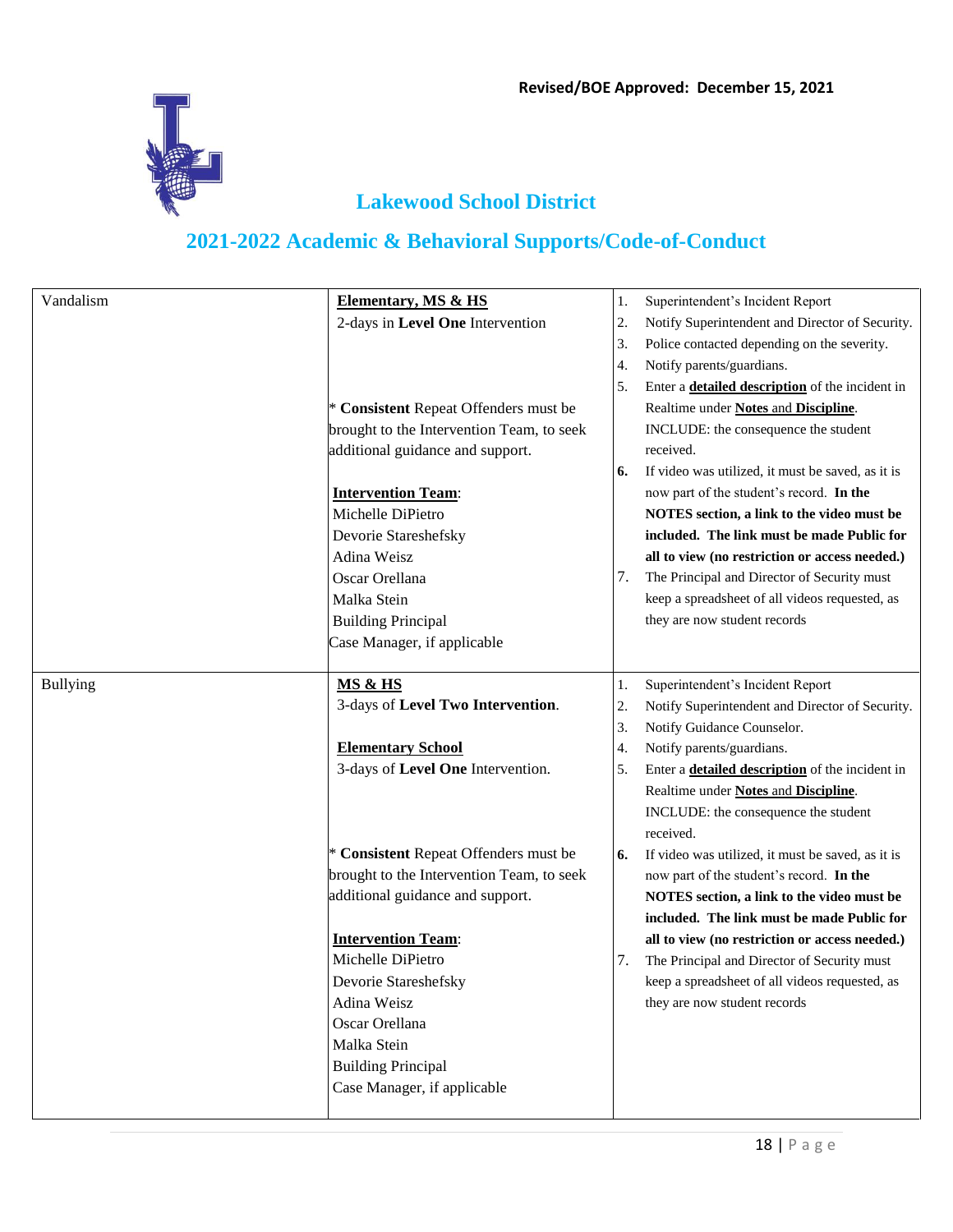

| Smoking, includes e-cigarettes       | <b>MS &amp; HS</b>                                 | 1. | Superintendent's Incident Report                       |
|--------------------------------------|----------------------------------------------------|----|--------------------------------------------------------|
|                                      | 2-days of Level Two Intervention.                  | 2. | Notify Superintendent and Director of Security.        |
|                                      |                                                    | 3. | Student must receive a drug/alcohol screening          |
|                                      | <b>Elementary School</b>                           |    | from Nurse, if warranted.                              |
|                                      | 2-days of Level One Intervention.                  | 4. | Student must be sent for drug testing, if              |
|                                      |                                                    |    | warranted.                                             |
|                                      |                                                    | 5. | Enter a <b>detailed description</b> of the incident in |
|                                      | Students will be referred to the Guidance          |    | Realtime under Notes and Discipline.                   |
|                                      | Team for assessment, monitoring and                |    | INCLUDE: the consequence the student                   |
|                                      | appropriate supports.                              |    | received.                                              |
|                                      |                                                    | 6. | If video was utilized, it must be saved, as it is      |
|                                      | Students will follow their academic<br>$\bullet$   |    | now part of the student's record. In the               |
|                                      | schedule.                                          |    | NOTES section, a link to the video must be             |
|                                      | Students who receive services, as per<br>$\bullet$ |    | included. The link must be made Public for             |
|                                      | their IEP, will continue to receive                |    | all to view (no restriction or access needed.)         |
|                                      | services.                                          | 7. | The Principal and Director of Security must            |
|                                      | MS students will receive counseling<br>$\bullet$   |    | keep a spreadsheet of all videos requested, as         |
|                                      | one day a week after school, for eight             |    | they are now student records                           |
|                                      | $(8)$ weeks.                                       | 8. | Copies of any student drug/alcohol tests must          |
|                                      |                                                    |    | be maintained by the School Nurse, Principal           |
|                                      |                                                    |    | and Superintendent.                                    |
|                                      | * Consistent Repeat Offenders must be              |    |                                                        |
|                                      | brought to the Intervention Team, to seek          |    |                                                        |
|                                      | additional guidance and support.                   |    |                                                        |
|                                      | <b>Intervention Team:</b>                          |    |                                                        |
|                                      | Michelle DiPietro                                  |    |                                                        |
|                                      | Devorie Stareshefsky                               |    |                                                        |
|                                      | Adina Weisz                                        |    |                                                        |
|                                      | Oscar Orellana                                     |    |                                                        |
|                                      | Malka Stein                                        |    |                                                        |
|                                      | <b>Building Principal</b>                          |    |                                                        |
|                                      | Case Manager, if applicable                        |    |                                                        |
| Theft of School or Personal Property | <b>MS &amp; HS</b>                                 | 1. | Superintendent's Incident Report                       |
|                                      | 3-days of Level Two Intervention.                  | 2. | Notify Superintendent and Director of Security.        |
|                                      |                                                    | 3. | Notify Police.                                         |
|                                      | <b>Elementary School</b>                           | 4. | Notify parents/guardians                               |
|                                      | 3-days of Level One Intervention.                  | 5. | Enter a <b>detailed description</b> of the incident in |
|                                      |                                                    |    | Realtime under Notes and Discipline.                   |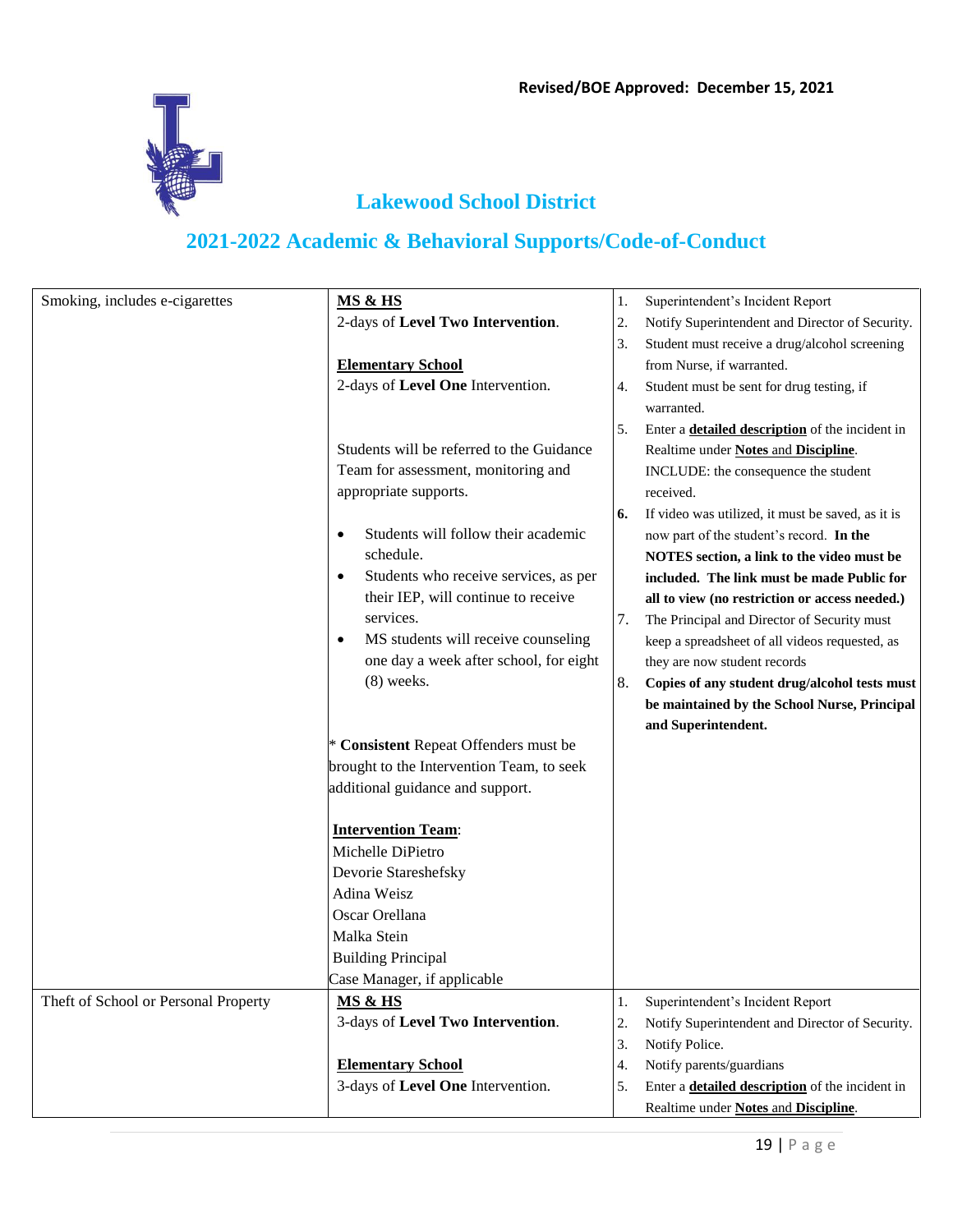

|                                            |                                           |                  | INCLUDE: the consequence the student                                           |
|--------------------------------------------|-------------------------------------------|------------------|--------------------------------------------------------------------------------|
|                                            | * Consistent Repeat Offenders must be     |                  | received.                                                                      |
|                                            | brought to the Intervention Team, to seek | 6.               | If video was utilized, it must be saved, as it is                              |
|                                            | additional guidance and support.          |                  | now part of the student's record. In the                                       |
|                                            |                                           |                  | NOTES section, a link to the video must be                                     |
|                                            | <b>Intervention Team:</b>                 |                  | included. The link must be made Public for                                     |
|                                            | Michelle DiPietro                         |                  | all to view (no restriction or access needed.)                                 |
|                                            | Devorie Stareshefsky                      | 7.               | The Principal and Director of Security must                                    |
|                                            | Adina Weisz                               |                  | keep a spreadsheet of all videos requested, as                                 |
|                                            | Oscar Orellana                            |                  | they are now student records                                                   |
|                                            | Malka Stein                               |                  |                                                                                |
|                                            | <b>Building Principal</b>                 |                  |                                                                                |
|                                            | Case Manager, if applicable               |                  |                                                                                |
| Retaliation/False Allegation for reporting | MS & HS                                   | 1.               | Superintendent's Incident Report                                               |
| harassment, intimidation or bullying       | 3-days of Level Two Intervention.         | 2.               | Notify Superintendent and Director of Security.                                |
|                                            |                                           | $\overline{3}$ . | Notify Police, if warranted.                                                   |
|                                            | <b>Elementary School</b>                  | $\overline{4}$ . | Notify parents/guardians                                                       |
|                                            | 3-days of Level One Intervention.         | 5.               | Enter a <b>detailed description</b> of the incident in                         |
|                                            |                                           |                  | Realtime under Notes and Discipline.                                           |
|                                            |                                           |                  | INCLUDE: the consequence the student                                           |
|                                            | * Consistent Repeat Offenders must be     |                  | received.                                                                      |
|                                            | brought to the Intervention Team, to seek | 6.               | If video was utilized, it must be saved, as it is                              |
|                                            | additional guidance and support.          |                  | now part of the student's record. In the                                       |
|                                            | <b>Intervention Team:</b>                 |                  | NOTES section, a link to the video must be                                     |
|                                            | Michelle DiPietro                         |                  | included. The link must be made Public for                                     |
|                                            | Devorie Stareshefsky                      |                  | all to view (no restriction or access needed.)                                 |
|                                            | Adina Weisz                               | 7.               | The Principal and Director of Security must                                    |
|                                            | Oscar Orellana                            |                  | keep a spreadsheet of all videos requested, as<br>they are now student records |
|                                            | Malka Stein                               | 8.               | Superintendent's hearing.                                                      |
|                                            | <b>Building Principal</b>                 |                  |                                                                                |
|                                            | Case Manager, if applicable               |                  |                                                                                |
|                                            |                                           |                  |                                                                                |
|                                            |                                           |                  |                                                                                |
|                                            |                                           |                  |                                                                                |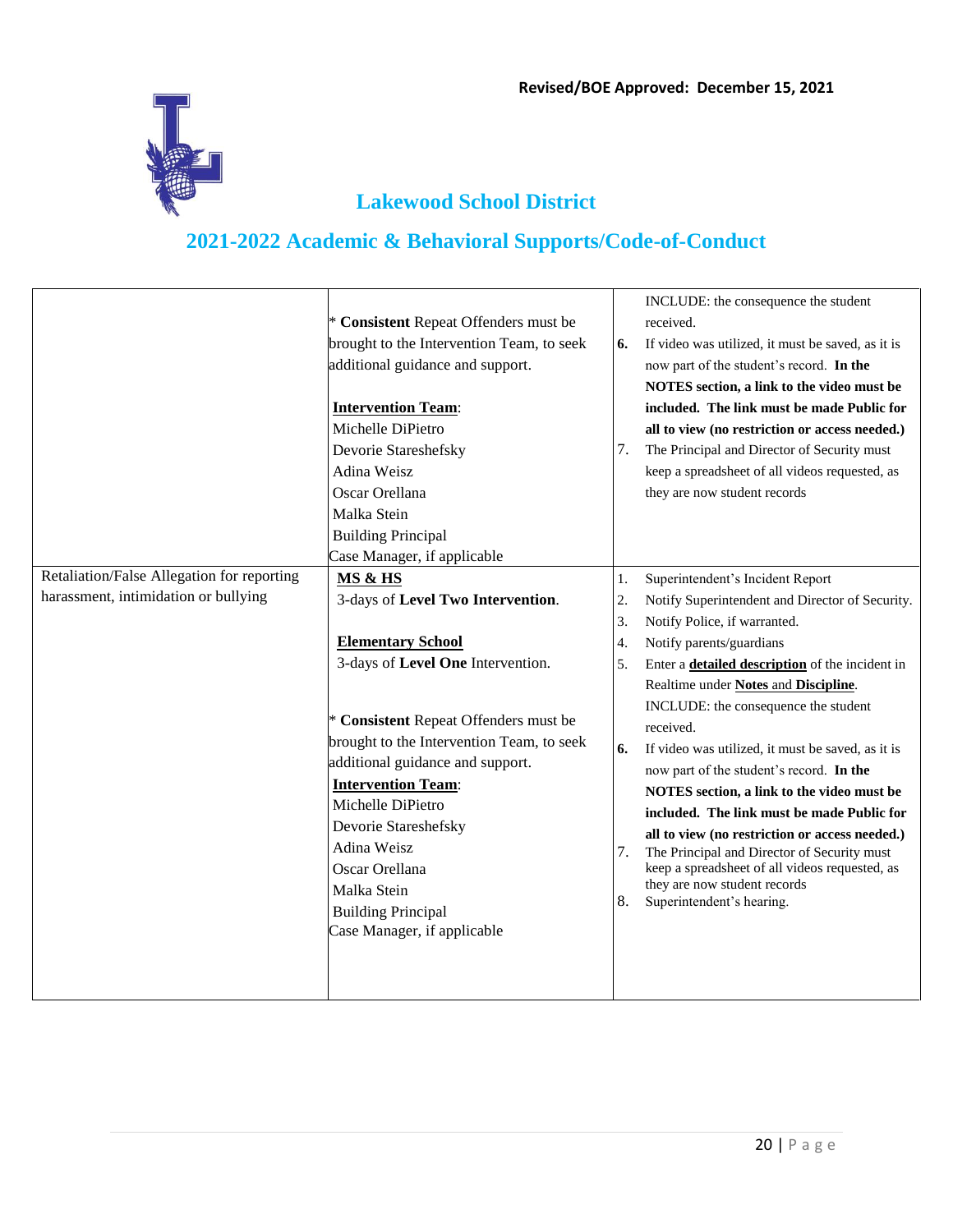

| Electronics                                                      | <b>Elementary, MS &amp; HS</b>                                                        | 1. | Enter a <b>detailed description</b> of the incident in |
|------------------------------------------------------------------|---------------------------------------------------------------------------------------|----|--------------------------------------------------------|
|                                                                  |                                                                                       |    | Realtime under Notes and Discipline.                   |
|                                                                  | $1st$ offense – Electronics confiscated,                                              |    | INCLUDE: the consequence the student                   |
|                                                                  | student may retrieve at the end of the day,                                           |    | received.                                              |
|                                                                  | parent/guardian notified                                                              | 2. | Parent/guardian notification                           |
|                                                                  | $2nd$ offense – Electronics                                                           | 3. | If video was utilized, it must be saved, as it is      |
|                                                                  | confiscated, parent/guardian                                                          |    | now part of the student's record. In the               |
|                                                                  | may retrieve from an                                                                  |    | NOTES section, a link to the video must be             |
|                                                                  | administrator at the end of the                                                       |    | included. The link must be made Public for             |
|                                                                  | day. Student receives After<br><b>School Detention.</b>                               |    | all to view (no restriction or access needed.)         |
|                                                                  |                                                                                       | 4. | The Principal and Director of Security must            |
|                                                                  | <b>Repeat Offenders:</b>                                                              |    | keep a spreadsheet of all videos requested, as         |
|                                                                  | <b>Level One Intervention.</b>                                                        |    | they are now student records                           |
|                                                                  | Electronics confiscated, parent/guardian                                              |    |                                                        |
|                                                                  |                                                                                       |    |                                                        |
|                                                                  | may retrieve from an administrator at the                                             |    |                                                        |
|                                                                  | end of the day                                                                        |    |                                                        |
|                                                                  |                                                                                       |    |                                                        |
|                                                                  | * Consistent Repeat Offenders must be<br>the Intervention Team, to seek<br>brought to |    |                                                        |
|                                                                  | additional guidance and support.                                                      |    |                                                        |
|                                                                  |                                                                                       |    |                                                        |
|                                                                  | <b>Intervention Team:</b>                                                             |    |                                                        |
|                                                                  | Michelle DiPietro                                                                     |    |                                                        |
|                                                                  | Devorie Stareshefsky                                                                  |    |                                                        |
|                                                                  | Adina Weisz                                                                           |    |                                                        |
|                                                                  | Oscar Orellana                                                                        |    |                                                        |
|                                                                  | Malka Stein                                                                           |    |                                                        |
|                                                                  | <b>Building Principal</b>                                                             |    |                                                        |
|                                                                  | Case Manager, if applicable                                                           |    |                                                        |
| Videotaping and Posting Video that cause a                       | MS & HS                                                                               | 1. | Superintendent's Incident Report                       |
| disruption to the School Environment; such                       | Remote Instruction pending In-Person                                                  | 2. | Notify Superintendent and Director of Security.        |
| as Posted fights, assaults, harassment and<br>intimidation, etc. | <b>Fitness for Duty Exam to Return to</b>                                             | 3. | Notify Police, if warranted.                           |
|                                                                  | School, which is processed through the                                                | 4. | Notify parents/guardians                               |
|                                                                  | Superintendent's Office, followed by 3-                                               | 5. | Enter a <b>detailed description</b> of the incident in |
|                                                                  | days of Level Two Intervention.                                                       |    | Realtime under Notes and Discipline.                   |
|                                                                  |                                                                                       |    | INCLUDE: the consequence the student                   |
|                                                                  | <b>Elementary School</b>                                                              |    | received.                                              |
|                                                                  | Remote Instruction pending In-Person                                                  | 6. | If video was utilized, it must be saved, as it is      |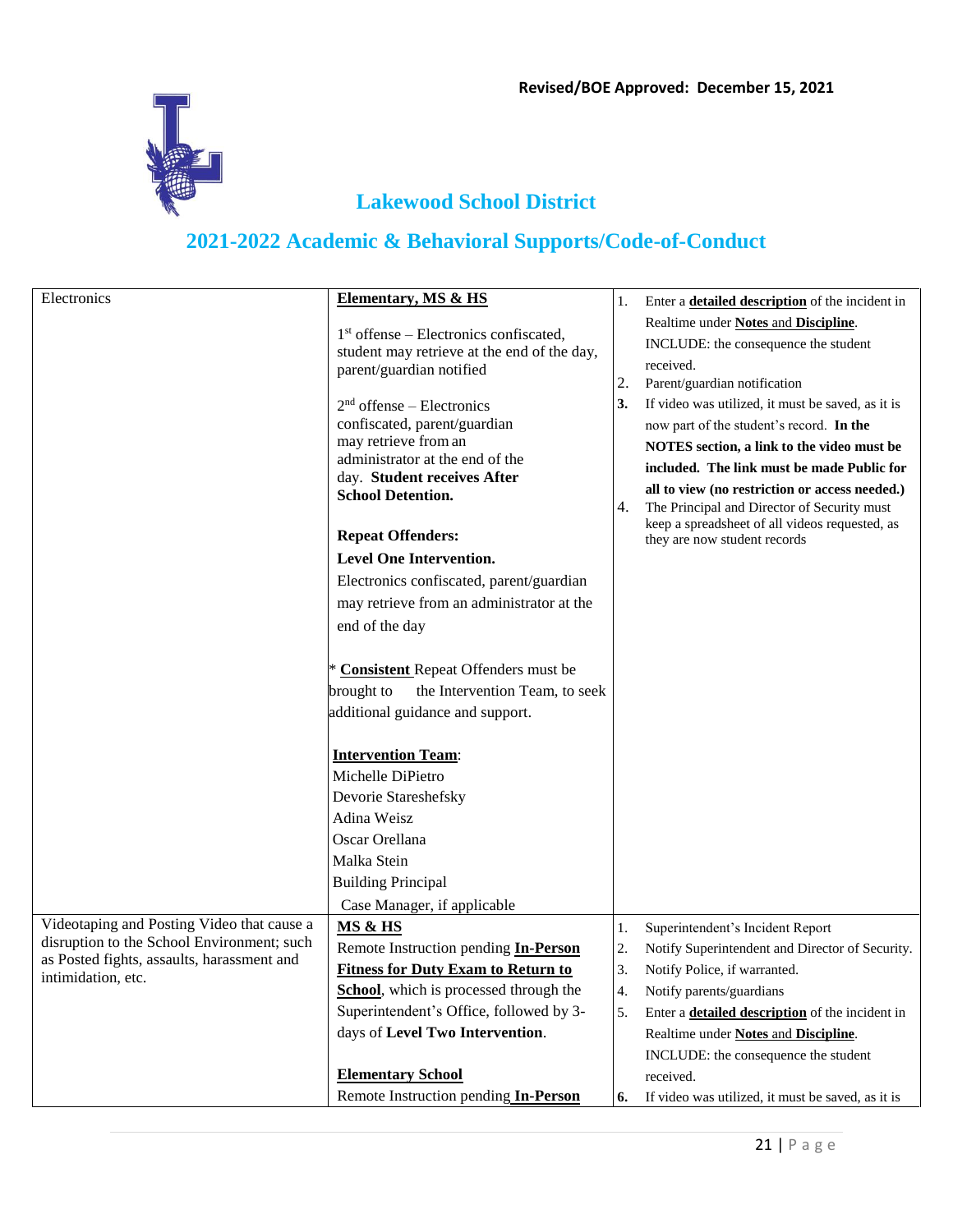

|                                                                                                                                                                                                                                                                                                                                                                                             | <b>Fitness for Duty Exam to Return to</b><br>School, which is processed through the<br>Superintendent's Office, followed by 3-<br>days of Level One Intervention.<br><b>Automatic Superintendent's Hearing.</b><br>* Consistent Repeat Offenders must be<br>brought to the Intervention Team, to seek<br>additional guidance and support.                                                                                                                                                                                                                                                                                             | 7.<br>8.                                     | now part of the student's record. In the<br>NOTES section, a link to the video must be<br>included. The link must be made Public for<br>all to view (no restriction or access needed.)<br>The Principal and Director of Security must<br>keep a spreadsheet of all videos requested, as<br>they are now student records<br>Superintendent's Hearing.                                                                                                                                                                                                                                                                                                                                                                      |
|---------------------------------------------------------------------------------------------------------------------------------------------------------------------------------------------------------------------------------------------------------------------------------------------------------------------------------------------------------------------------------------------|---------------------------------------------------------------------------------------------------------------------------------------------------------------------------------------------------------------------------------------------------------------------------------------------------------------------------------------------------------------------------------------------------------------------------------------------------------------------------------------------------------------------------------------------------------------------------------------------------------------------------------------|----------------------------------------------|---------------------------------------------------------------------------------------------------------------------------------------------------------------------------------------------------------------------------------------------------------------------------------------------------------------------------------------------------------------------------------------------------------------------------------------------------------------------------------------------------------------------------------------------------------------------------------------------------------------------------------------------------------------------------------------------------------------------------|
|                                                                                                                                                                                                                                                                                                                                                                                             | <b>Intervention Team:</b><br>Michelle DiPietro<br>Devorie Stareshefsky<br>Adina Weisz<br>Oscar Orellana<br>Malka Stein<br><b>Building Principal</b><br>Case Manager, if applicable                                                                                                                                                                                                                                                                                                                                                                                                                                                    |                                              |                                                                                                                                                                                                                                                                                                                                                                                                                                                                                                                                                                                                                                                                                                                           |
| Planned or Threatened Violence<br>Anyone who has threatened, is planning, or<br>otherwise intends to cause death, serious<br>bodily injury, or significant bodily injury to<br>another person under circumstances in which<br>a reasonable person would believe that the<br>person genuinely intends at some time in the<br>future to commit the violent act or to carry<br>out the threat. | MS & HS<br>Remote Instruction pending In-Person<br><b>Fitness for Duty Exam to Return to</b><br>School, which is processed through the<br>Superintendent's Office, followed by 3-<br>days of Level Two Intervention.<br><b>Elementary School</b><br>Remote Instruction pending In-Person<br><b>Fitness for Duty Exam to Return to</b><br>School, which is processed through the<br>Superintendent's Office, followed by 3-<br>days of Level One Intervention.<br><b>Automatic Superintendent's Hearing.</b><br>* Consistent Repeat Offenders must be<br>brought to the Intervention Team, to seek<br>additional guidance and support. | 1.<br>2.<br>3.<br>4.<br>5.<br>6.<br>7.<br>8. | Superintendent's Incident Report<br>Notify Superintendent and Director of<br>Security.<br>Notify Police, if warranted.<br>Notify parents/guardians<br>Enter a <b>detailed description</b> of the incident<br>in Realtime under Notes and Discipline.<br>INCLUDE: the consequence the student<br>received.<br>If video was utilized, it must be saved, as it<br>is now part of the student's record. In the<br>NOTES section, a link to the video must<br>be included. The link must be made<br>Public for all to view (no restriction or<br>access needed.)<br>The Principal and Director of Security must<br>keep a spreadsheet of all videos requested,<br>as they are now student records<br>Superintendent's Hearing. |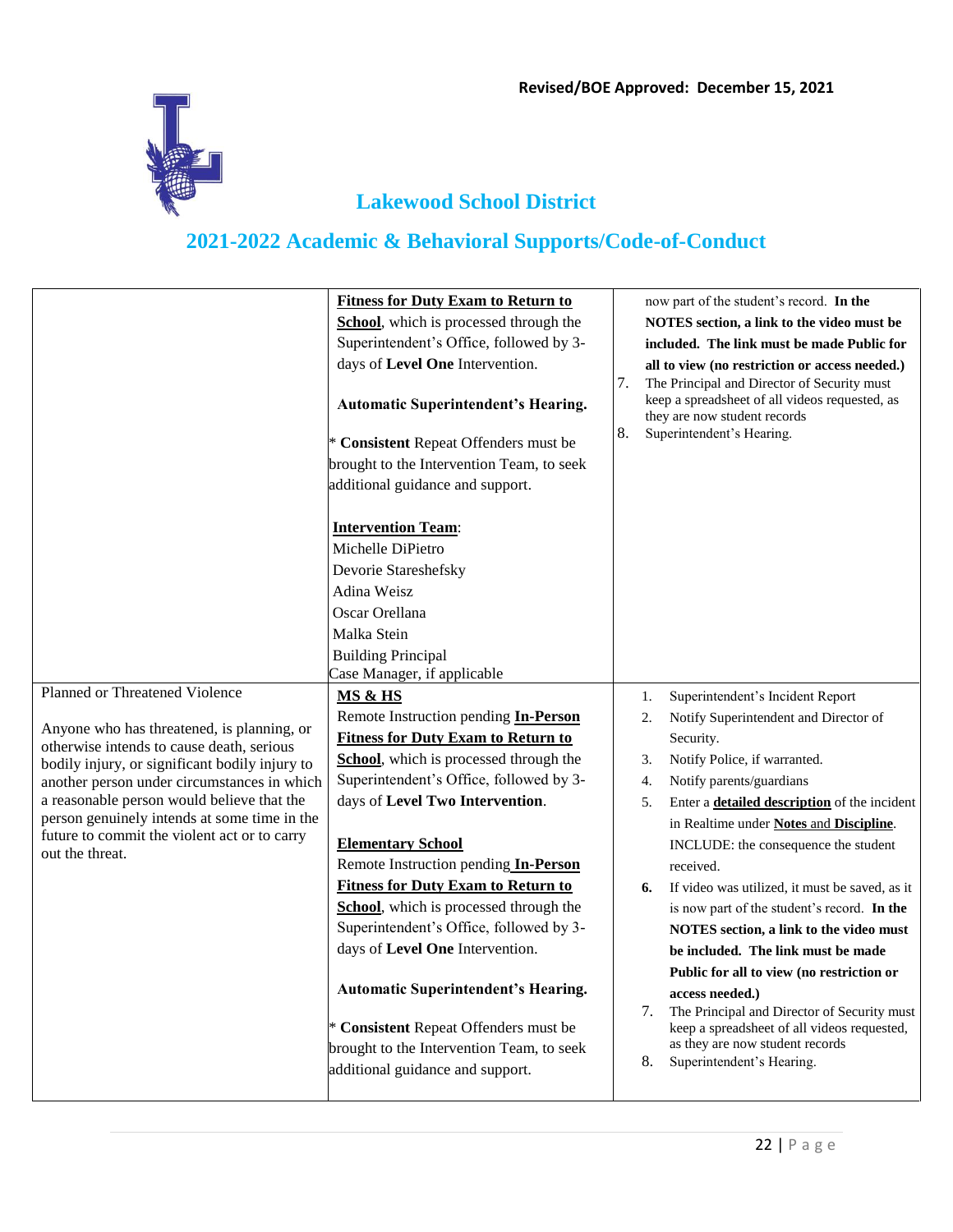

| <b>Intervention Team:</b>   |  |
|-----------------------------|--|
| Michelle DiPietro           |  |
| Devorie Stareshefsky        |  |
| Adina Weisz                 |  |
| Oscar Orellana              |  |
| Malka Stein                 |  |
| <b>Building Principal</b>   |  |
| Case Manager, if applicable |  |
|                             |  |
|                             |  |
|                             |  |
|                             |  |
|                             |  |
|                             |  |
|                             |  |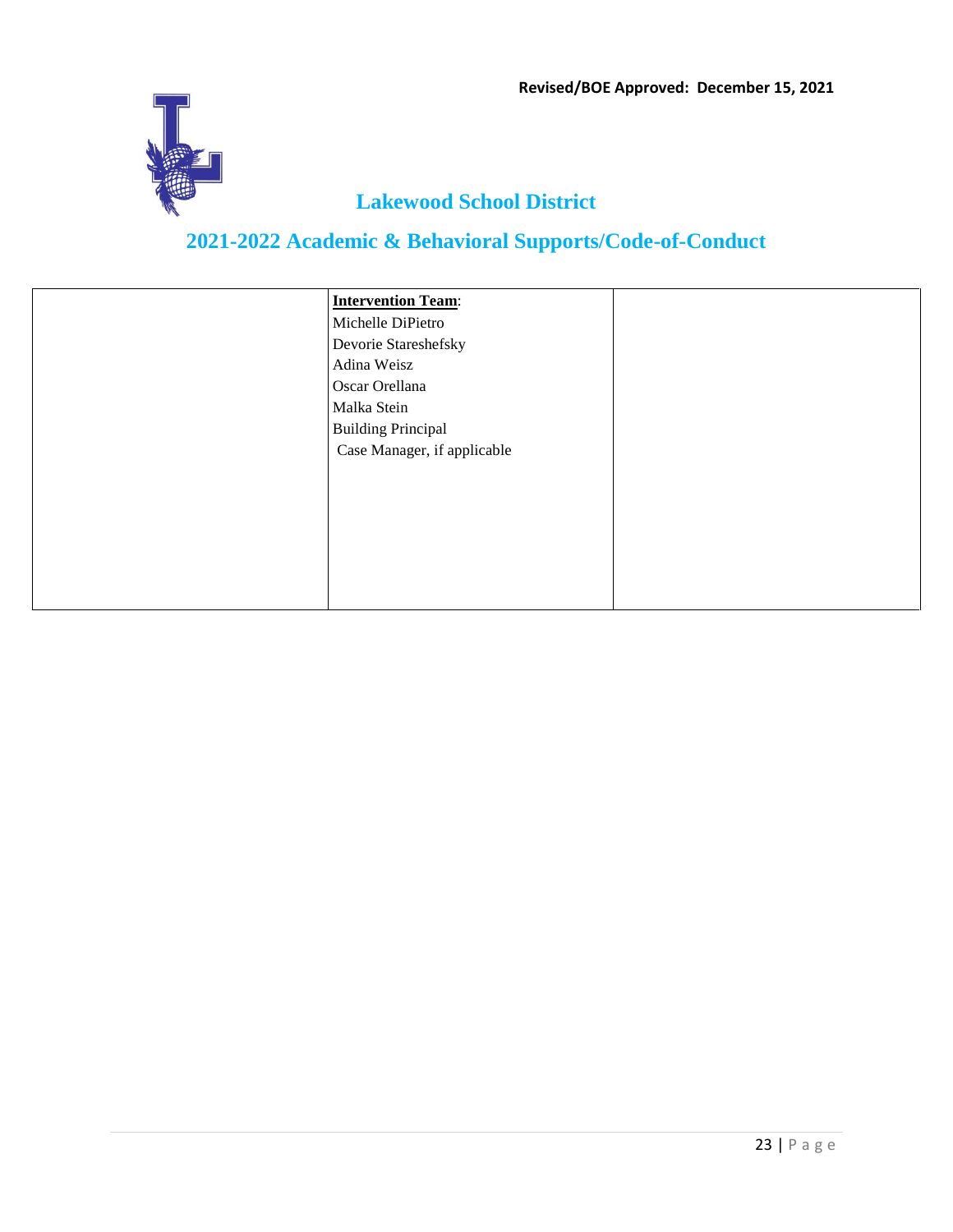

| ID Badge Violation (High<br>School) | <b>High School</b><br>1st Offense: Warning and removal of parking<br>privileges if applicable<br>2nd Offense: After School Detention<br>Repeated Offenses: One day - Level One<br><b>Intervention</b><br>* Consistent Repeat Offenders must be brought to<br>the Intervention Team, to seek additional guidance<br>and support.<br><b>Intervention Team:</b><br>Michelle DiPietro<br>Devorie Stareshefsky<br>Adina Weisz<br>Oscar Orellana<br>Malka Stein<br><b>Building Principal</b> | 1.<br>2.<br>3.<br>4. | Enter a <b>detailed description</b> of the incident in<br>Realtime under Notes and Discipline. INCLUDE: the<br>consequence the student received.<br>Parent/guardian notification<br>If video was utilized, it must be saved, as it is now<br>part of the student's record. In the NOTES section, a<br>link to the video must be included. The link must<br>be made Public for all to view (no restriction or<br>access needed.)<br>The Principal and Director of Security must keep a<br>spreadsheet of all videos requested, as they are now<br>student records         |
|-------------------------------------|----------------------------------------------------------------------------------------------------------------------------------------------------------------------------------------------------------------------------------------------------------------------------------------------------------------------------------------------------------------------------------------------------------------------------------------------------------------------------------------|----------------------|--------------------------------------------------------------------------------------------------------------------------------------------------------------------------------------------------------------------------------------------------------------------------------------------------------------------------------------------------------------------------------------------------------------------------------------------------------------------------------------------------------------------------------------------------------------------------|
| <b>Dress Code Violation</b>         | Case Manager, if applicable<br><b>Elementary, MS &amp; HS</b><br>$1st$ Offense – Phone call home,<br>parents/guardian must bring a change of<br>clothes.<br>$2nd$ Offense – Students in K-12 receive<br>detention. Parent/guardian must bring a change<br>of clothes.<br>Repeated Offenses $-1$ Day in Level One<br>Intervention                                                                                                                                                       | 1.<br>2.<br>3.<br>4. | Enter a <b>detailed description</b> of the incident in<br>Realtime under <b>Notes and Discipline</b> . INCLUDE: the<br>consequence the student received.<br>Parent/guardian notification<br>If video was utilized, it must be saved, as it is now part<br>of the student's record. In the NOTES section, a link<br>to the video must be included. The link must be<br>made Public for all to view (no restriction or access<br>needed.)<br>The Principal and Director of Security must keep a<br>spreadsheet of all videos requested, as they are now<br>student records |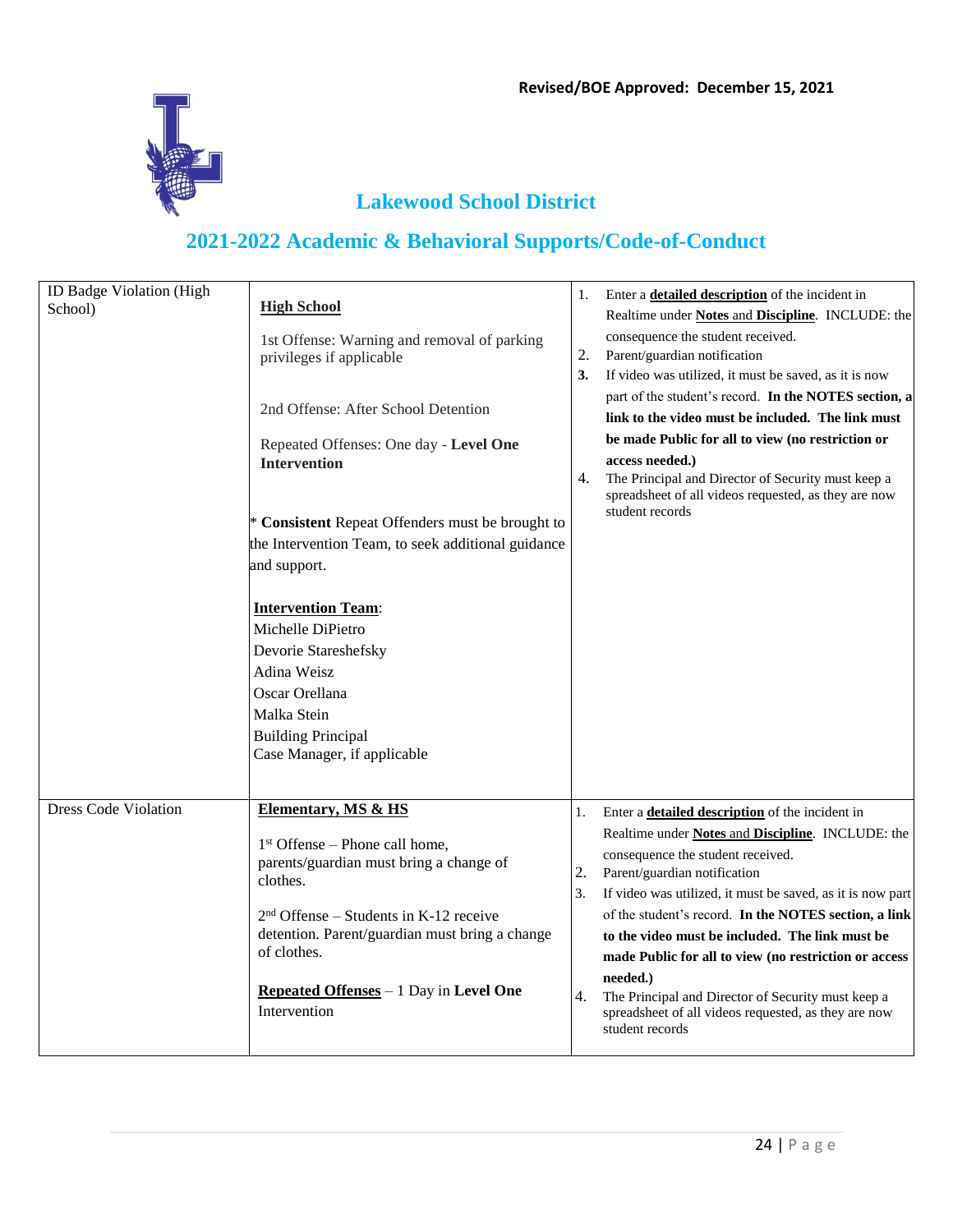

| Offense – Phone call home. A warning is issued.<br>$2nd$ Offense – Student is placed in Level One<br>Intervention for 2 days for endangering the                                                                                                                                                                                                                                                                                                                                                                                                                                                                                                                                                                                 |                             | Enter a <b>detailed description</b> of the incident in                                                                                                                                                                                                                                                                                                                                                                                                                                                                                                                   |
|----------------------------------------------------------------------------------------------------------------------------------------------------------------------------------------------------------------------------------------------------------------------------------------------------------------------------------------------------------------------------------------------------------------------------------------------------------------------------------------------------------------------------------------------------------------------------------------------------------------------------------------------------------------------------------------------------------------------------------|-----------------------------|--------------------------------------------------------------------------------------------------------------------------------------------------------------------------------------------------------------------------------------------------------------------------------------------------------------------------------------------------------------------------------------------------------------------------------------------------------------------------------------------------------------------------------------------------------------------------|
|                                                                                                                                                                                                                                                                                                                                                                                                                                                                                                                                                                                                                                                                                                                                  |                             | Realtime under Notes and Discipline. INCLUDE: the<br>consequence the student received.                                                                                                                                                                                                                                                                                                                                                                                                                                                                                   |
| health and safety of students and staff.                                                                                                                                                                                                                                                                                                                                                                                                                                                                                                                                                                                                                                                                                         | 2.<br>3.                    | Parent/guardian notification<br>If video was utilized, it must be saved, as it is now part<br>of the student's record. In the NOTES section, a link<br>to the video must be included. The link must be                                                                                                                                                                                                                                                                                                                                                                   |
| 3 or more Offenses - Student is placed in Level<br>One Intervention for 3 days for endangering<br>the health and safety of students and staff.<br>*Does not include students who may have<br>health related issues or individuals with                                                                                                                                                                                                                                                                                                                                                                                                                                                                                           | 4.                          | made Public for all to view (no restriction or access<br>needed.)<br>The Principal and Director of Security must keep a<br>spreadsheet of all videos requested, as they are now<br>student records                                                                                                                                                                                                                                                                                                                                                                       |
| $1st$ offense – Accessory will be confiscated,<br>student may retrieve at the end of the day,<br>parent/guardian notified<br>$2nd$ offense – Accessory will be confiscated,<br>parent/guardian may retrieve from an<br>administrator at the end of the day<br>Repeated offenses – Students in K-8 receive<br>detention/students.<br>Students in grades 9-12 receive one day in<br>Level One, Intervention.<br>Accessory is confiscated, parent/guardian may<br>retrieve from an administrator at the end of the<br>* Consistent Repeat Offenders must be brought to<br>the Intervention Team, to seek additional guidance<br><b>Intervention Team:</b><br>Michelle DiPietro<br>Devorie Stareshefsky<br><b>Building Principal</b> | 1.<br>2.<br>3.<br>4.        | Enter a <b>detailed description</b> of the incident in<br>Realtime under <b>Notes and Discipline</b> . INCLUDE: the<br>consequence the student received.<br>Parent/guardian notification<br>If video was utilized, it must be saved, as it is now<br>part of the student's record. In the NOTES section, a<br>link to the video must be included. The link must<br>be made Public for all to view (no restriction or<br>access needed.)<br>The Principal and Director of Security must keep a<br>spreadsheet of all videos requested, as they are now<br>student records |
|                                                                                                                                                                                                                                                                                                                                                                                                                                                                                                                                                                                                                                                                                                                                  | Case Manager, if applicable |                                                                                                                                                                                                                                                                                                                                                                                                                                                                                                                                                                          |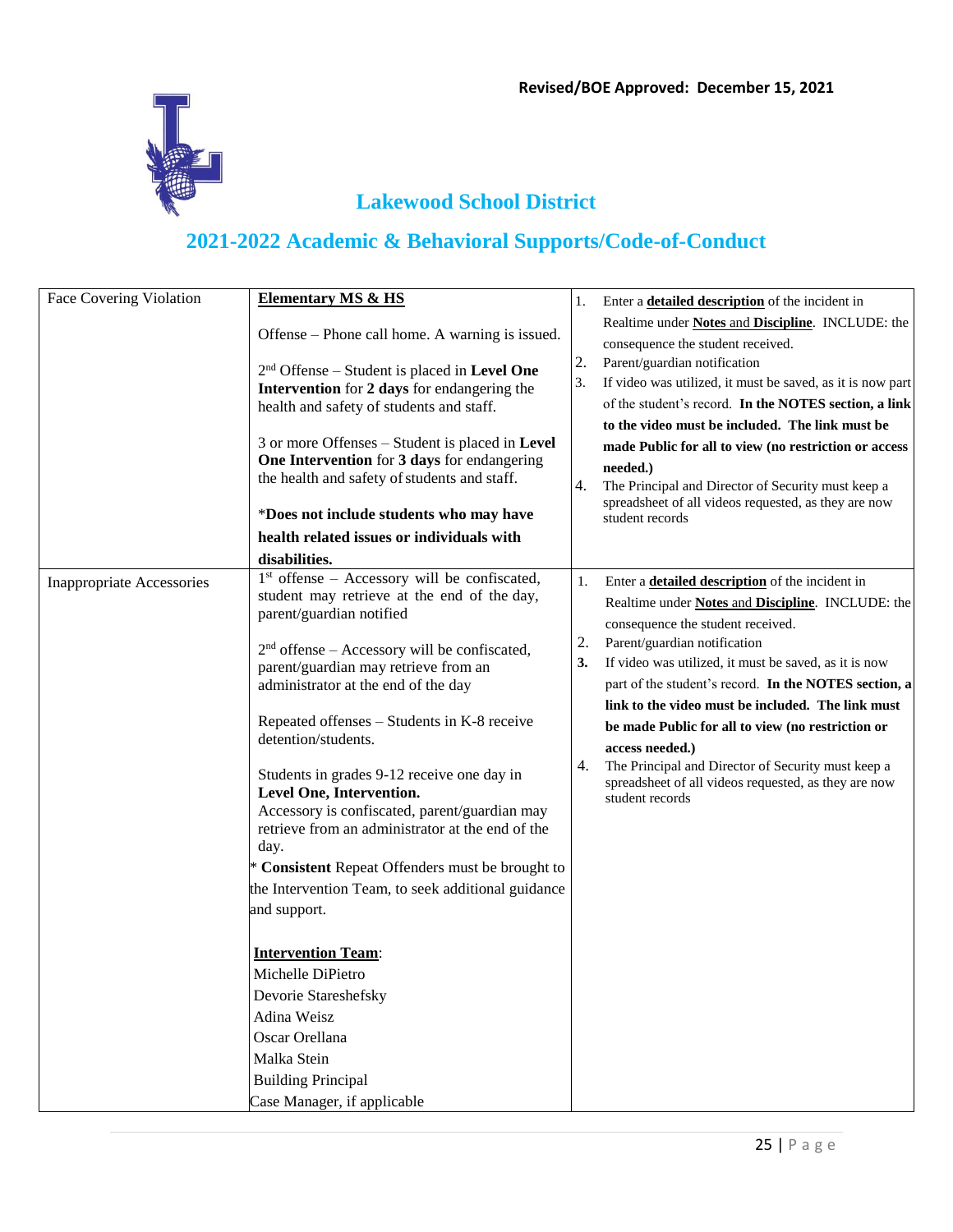

**2021-2022 Academic & Behavioral Supports/Code-of-Conduct**

#### **Lakewood School District's**

#### Academic & Behavioral

#### Intervention Program (K-12)

#### "2021-2022"

The Lakewood School District will be implementing an Academic & Behavioral Intervention Program during the 2021-2022 school year for students in Kindergarten through grade 12.

The goal of the program is to keep every student in school, every day. The more students are in school, the more successful they will be in life. Sending students home as a punitive measure does not address or solve the root problem. Students need the opportunity to learn and grow from their behavior.

Students who are suspended are more likely to fall behind academically, drop out, or become involved in the Juvenile Justice System (Public Policy Research Institute and the Council of State Government's Justice Center).

The Lakewood School District's Academic & Behavioral Intervention Program will:

- Address Academic Deficiencies
- Address Mental Health Concerns (Depression, Anxiety, Self-harm/self-injury, etc.)
- Increase self-esteem and self-confidence
- Give students the skills needed to be productive, self-sufficient members of society
- Teach students to become independent thinkers
- Enhance social skills
- Provide alcohol/drug education & counseling
- Provide smoking/vaping/e-cigarette education & counseling
- Teach students how to handle anger and frustration & how to walk away from potential conflicts
- Teach students coping skills